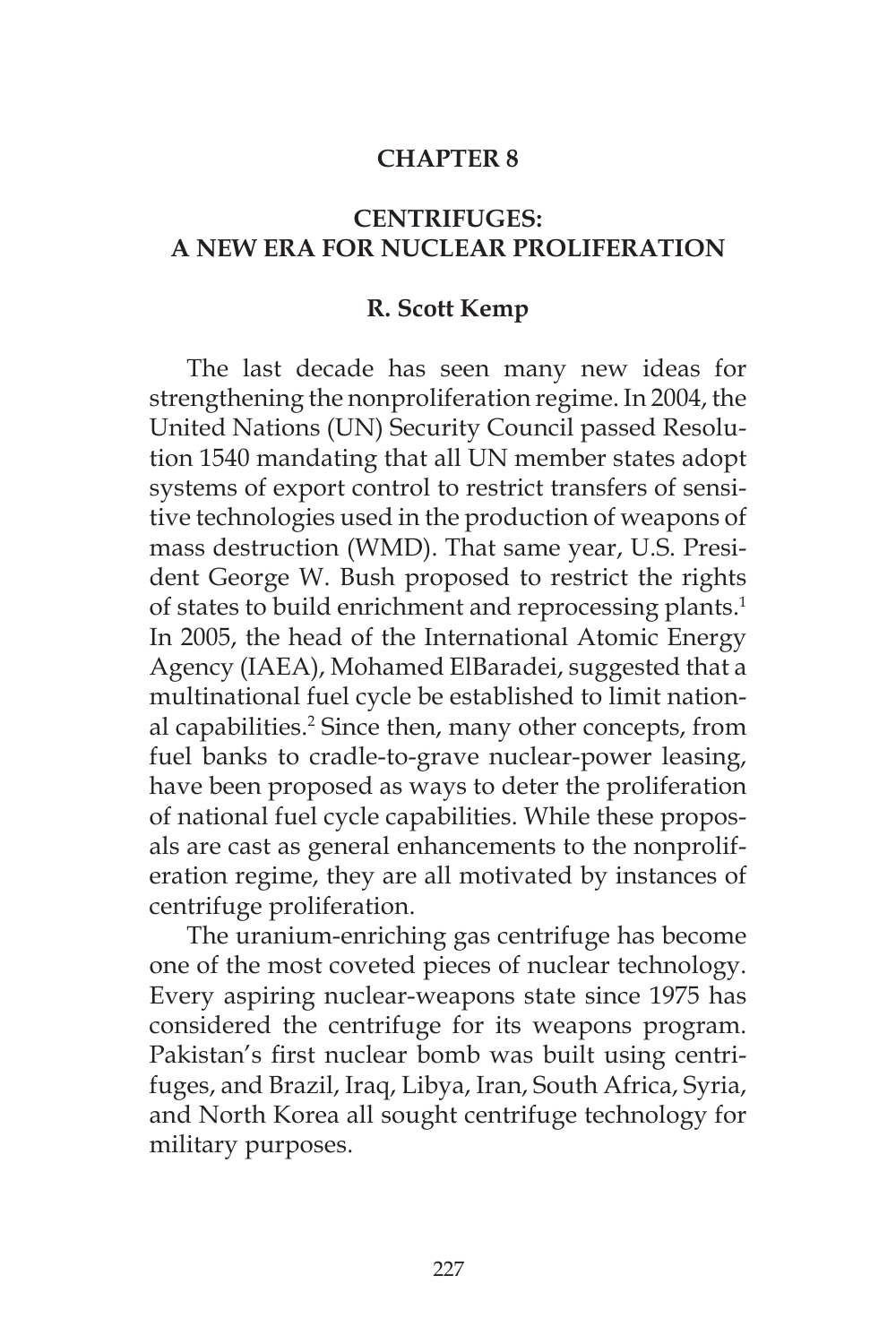If centrifuges have become the proliferation technology of choice, it is not without cause. They are small, highly flexible, easy to hide, and much less resource-intensive than alternative options.<sup>3</sup> They produce highly enriched uranium, which is easier to handle and use in nuclear weapons than plutonium. Moreover, centrifuge programs can be deployed for ostensibly peaceful purposes and then rapidly used to make fissile material for weapons without significant modification or delay.

Policymakers have responded to recent cases of centrifuge proliferation by advocating for stronger export controls that would make it harder for states to build centrifuges. In parallel, policymakers have also considered new institutional arrangements that would make it more difficult for states to claim that their acquisition of centrifuge technology had a peaceful basis. These policies keep with a long tradition of focusing on the supply of nuclear technology rather than the demand for nuclear weapons. The newest threat to the supply-side regime has come from blackmarket transfers: from Germany to Iraq and South Africa; from the Netherlands to Pakistan; and from Pakistan to Libya, Iran, Syria, and North Korea.<sup>4</sup> By shutting down these networks and by establishing appropriate guidelines for licit transfers, many hope the centrifuge problem can be largely solved.5 Underlying these proposals, however, is an unspoken assumption that centrifuge technology can be controlled. The proposals do not acknowledge that the centrifuge is a 50-year-old device based on straightforward principles of mechanical engineering, that essentially all of the required design information needed is in the public domain, or that basic centrifuges require no exotic tools or materials to make. If centrifuges can be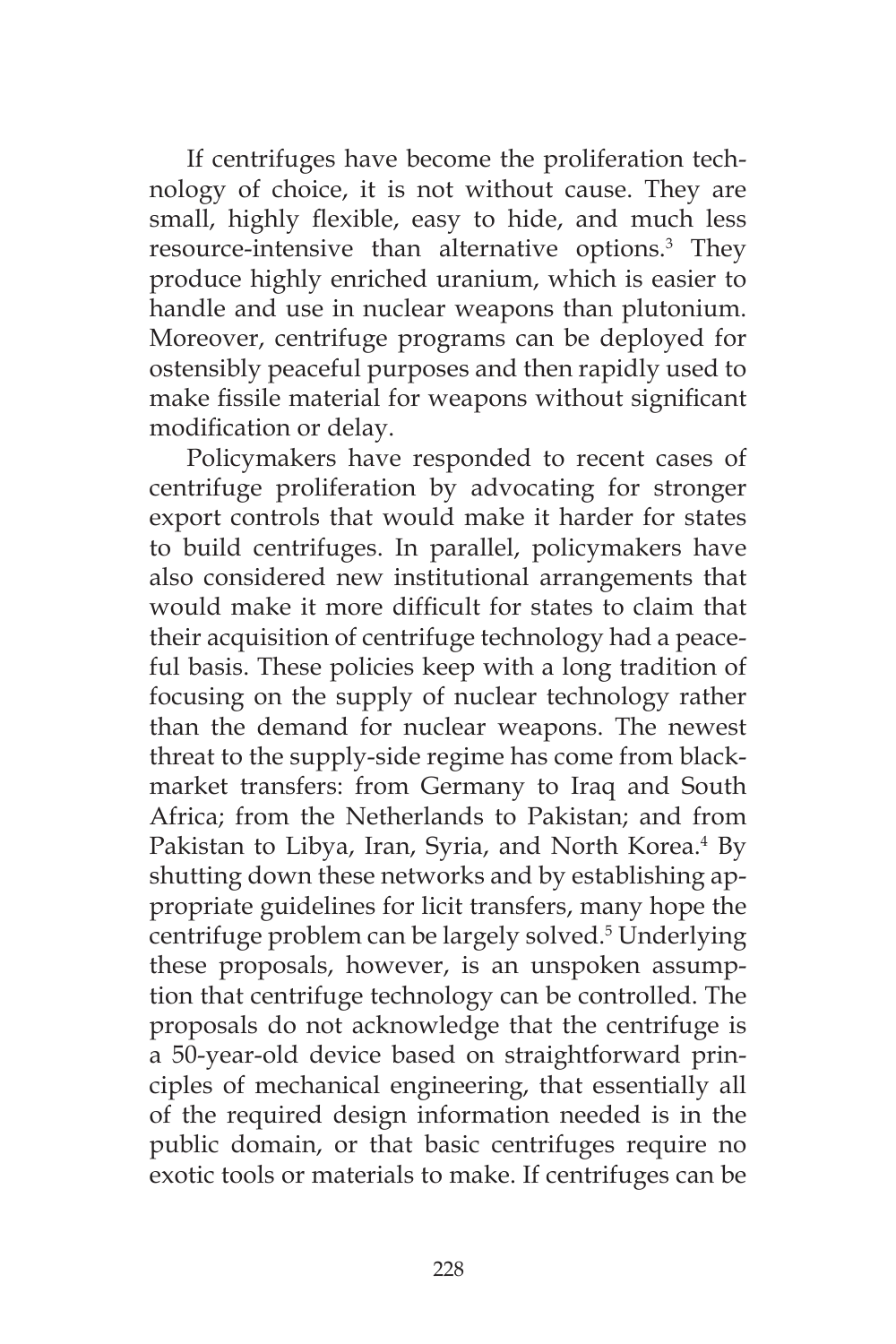indigenously produced, they cannot be effectively restrained by technology controls.

The effort needed to make basic centrifuges is, by today's standards, quite modest: Prototype centrifuges have been built by small groups of 10 to 20 engineers in 1 to 2 years, and such machines have been subsequently deployed on large scales to make nuclear weapons (particularly in the Soviet Union). Of the 20 countries that have successfully acquired centrifuges, 17 started with small, simple machines of the kind not effectively controlled by export restrictions. Fourteen of them succeeded without foreign assistance in developing these centrifuges to a level suitable for making weapons. An analysis across all 20 programs suggests that simple centrifuges are probably within the technical capability of nearly any country, including many or most developing countries.<sup>6</sup> Supply-side controls would not address this state of affairs; only motivations and the organizational capacity of states would restrain centrifuge proliferation. If this is indeed the case, then the nonproliferation system needs rethinking.

This chapter begins with a brief history of the effort to control the spread of fuel-cycle technologies. It explains how the centrifuge emerged from the field of other technologies as the most pernicious and most difficult to control. It then gives the history of centrifuge proliferation, first by black market transfers, followed by indigenous development, with a focus on important questions like the role of secrecy, tacit knowledge, and the human and industrial resources required for success. The discussion of the potential for states to acquire centrifuges is followed by a discussion of how difficult it would be to prevent centrifuges from being used for weapons purposes. The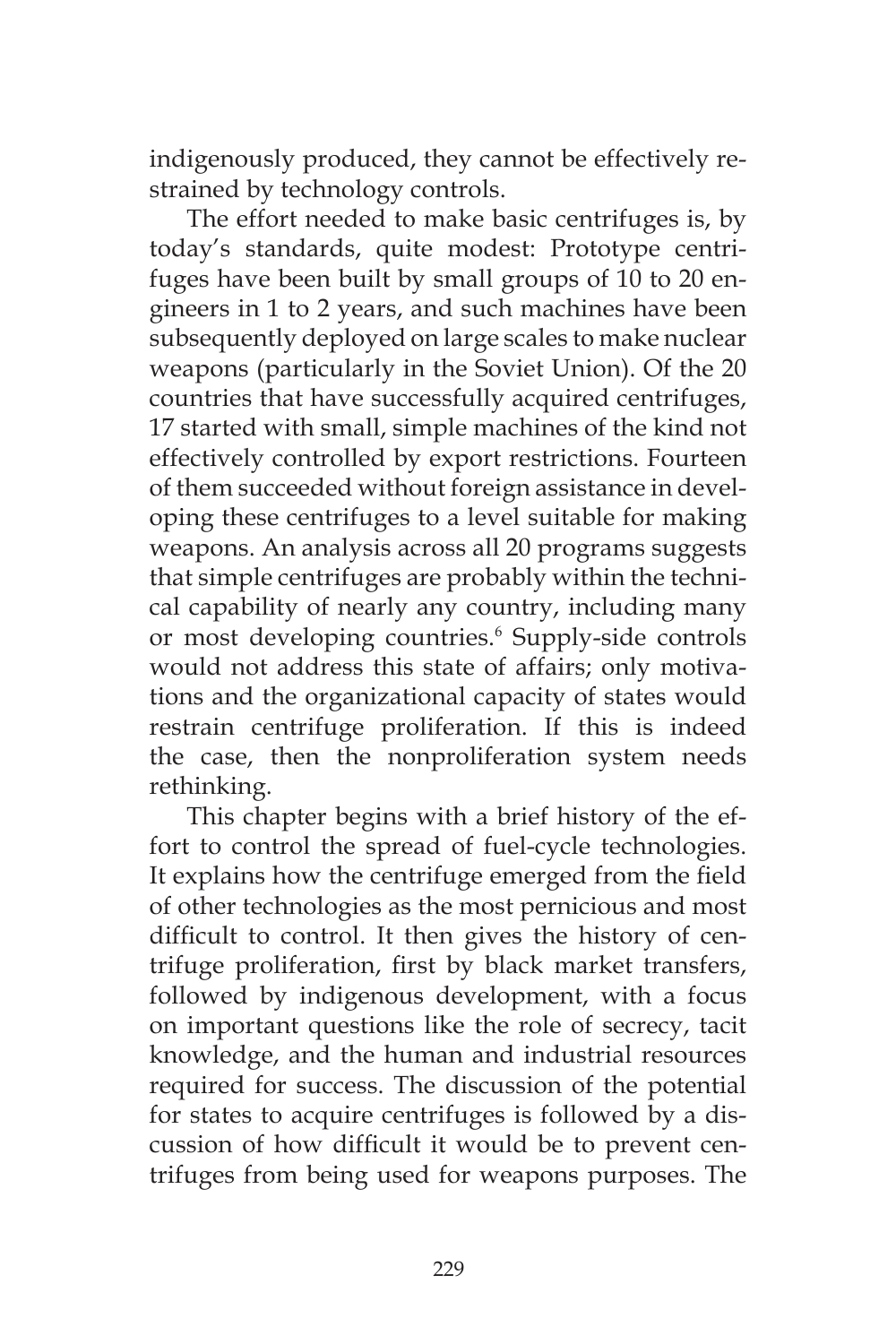centrifuge has certain technical characteristics that make both safeguards and counterproliferation difficult or impossible. The chapter concludes with a critical review of several recent proposals for coping with proliferation. While this report does not outline a specific solution, it suggests that none of the supply-side options appear to offer any hope of success. As such, a focus on the demand for nuclear weapons, rather than on the capabilities, is perhaps the only way to mitigate centrifuge proliferation in today's technologically advanced world.

## **THE EMERGENCE OF SUPPLY-SIDE CONTROLS**

Plutonium, not uranium, was the material of choice during the first half of the nuclear age. Plutonium powers nearly all the nuclear weapons of the first four nuclear-weapons states. In time, however, some countries found it convenient to enrich uranium, and its popularity as a bomb fuel has been growing ever since. China (1960), South Africa (1977), and Pakistan (1979) all used highly enriched uranium (HEU) for their first nuclear weapons, and three of the five most recent efforts to acquire nuclear weapons—those of Iraq, Libya, and Iran—had centrifuge-based HEU production as a central focus of the program. North Korea, the most recent nuclear-weapons state, started with a plutonium capability but has since replaced it with a centrifuge capability.7 Of this group, only Syria has focused more on plutonium, its centrifuge program having been interrupted at an early stage.<sup>8</sup>

The increasing popularity of uranium enrichment as a route to the bomb is due in part to an easing of the technical hurdles involved in its production. In the 1950s, uranium enrichment entailed the construc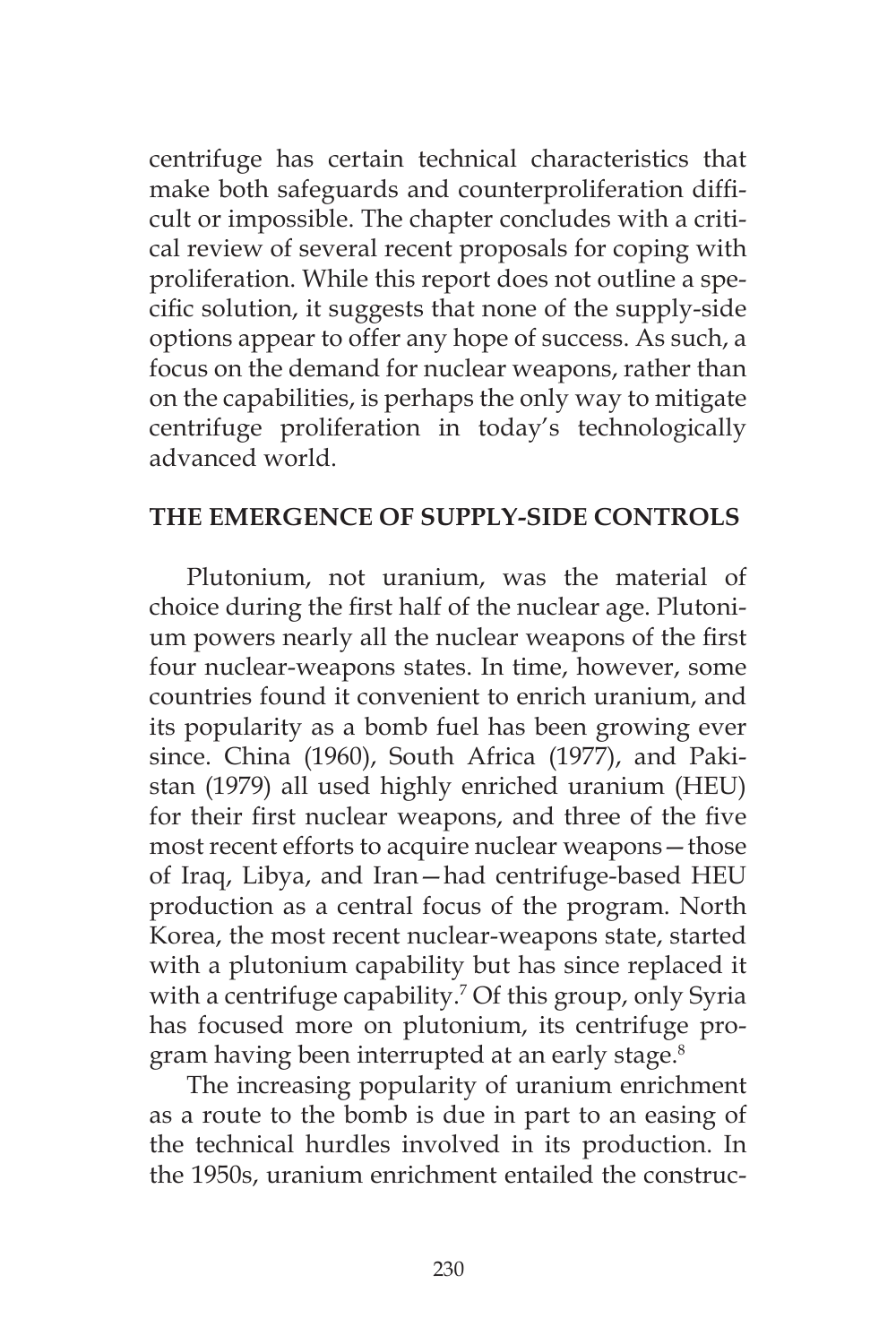tion of large, energy- and resource-intensive plants. A basic nuclear reactor was comparatively simple, and although it would be difficult to hide because reactors produce large quantities of heat, it could be easily justified as part of a peaceful research program. Large research reactors could even be bought from advanced nuclear countries, while enrichment plants had yet to be commercialized.

To counter the growing threat of plutonium, nonproliferation advocates began to minimize its role in the nuclear fuel cycle. Research reactors that produced weapons-grade plutonium as a byproduct of operation were replaced by models that used low-enriched fuel and only produced plutonium very slowly. For electricity production, the light-water power reactor was promoted over other more weapon-friendly designs. For power production, the light-water reactor needs to be refueled only every 1 to 2 years. More frequent refueling is needed to produce the kind of weapons-grade plutonium preferred by weapons designers, and such refueling would easily raise suspicions. Finally, the spent-fuel reprocessing facilities required to extract plutonium from reactor fuel (needed regardless of reactor type) were delegitimized by emphasizing that they were neither economic nor technically essential elements of the civilian nuclear fuel cycle. The United States took the lead in establishing this norm by abandoning its own reprocessing efforts in the  $1970s$ .<sup>9</sup>

But while the plutonium route was getting more difficult, the uranium route was becoming easier. One of the unintended consequences of anti-plutonium policies was that reactors that were poor at producing plutonium also require enriched uranium to operate. During the 1950s and 1960s, this material could only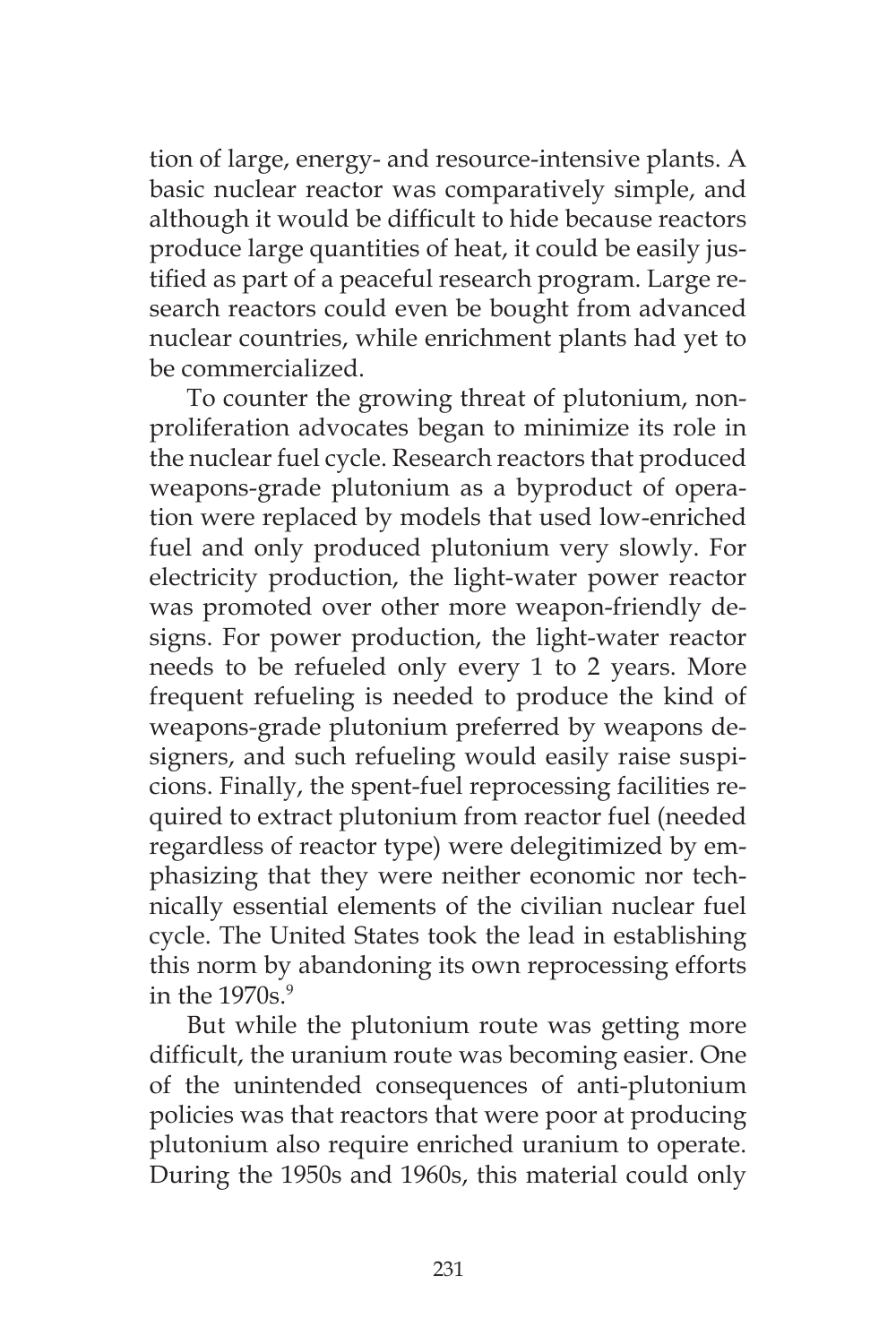be practically purchased from major weapons states like the United States or the Soviet Union. This gave nuclear-weapons states the ability to regulate to some extent the nuclear activities of nonweapons states. In the early-1960s, all this began to change. A new enrichment technology—the gas centrifuge—was invented. Unlike its predecessor, the centrifuge was a small-scale, affordable technology that was potentially within the reach of a great number of states.<sup>10</sup> By 1970, the centrifuge had become the most economically viable method for enriching uranium, and it remains so today.11 Whereas the preceding enrichment technology, called gaseous diffusion, had required massive amounts of infrastructure and was therefore successfully developed only by nations with large nuclear programs, centrifuge plants could be built on smaller scales out of simple modules that were individually cheap to build and inexpensive to operate. Countries that depend on the United States or the Soviet Union for the supply of nuclear fuel began to look toward the centrifuge as a way to free those countries from dependency. The Netherlands, Germany, Israel, the United Kingdom, France, China, Australia, Sweden, Italy, India, and Japan all started centrifuge programs for the nominal purpose of self-sufficiency. In 1973, the perils of dependency were dramatized when the United States, fearing that the demand for enriched uranium would outstrip its capacity to supply, briefly closed its order books, reinforcing the perceived importance of self-sufficiency.

Officials in the United Kingdom (UK) and United States immediately recognized that gas centrifuges could be used to make weapons.<sup>12</sup> Further still, they understood that the small footprint and low electricity requirements of a gas-centrifuge plant would make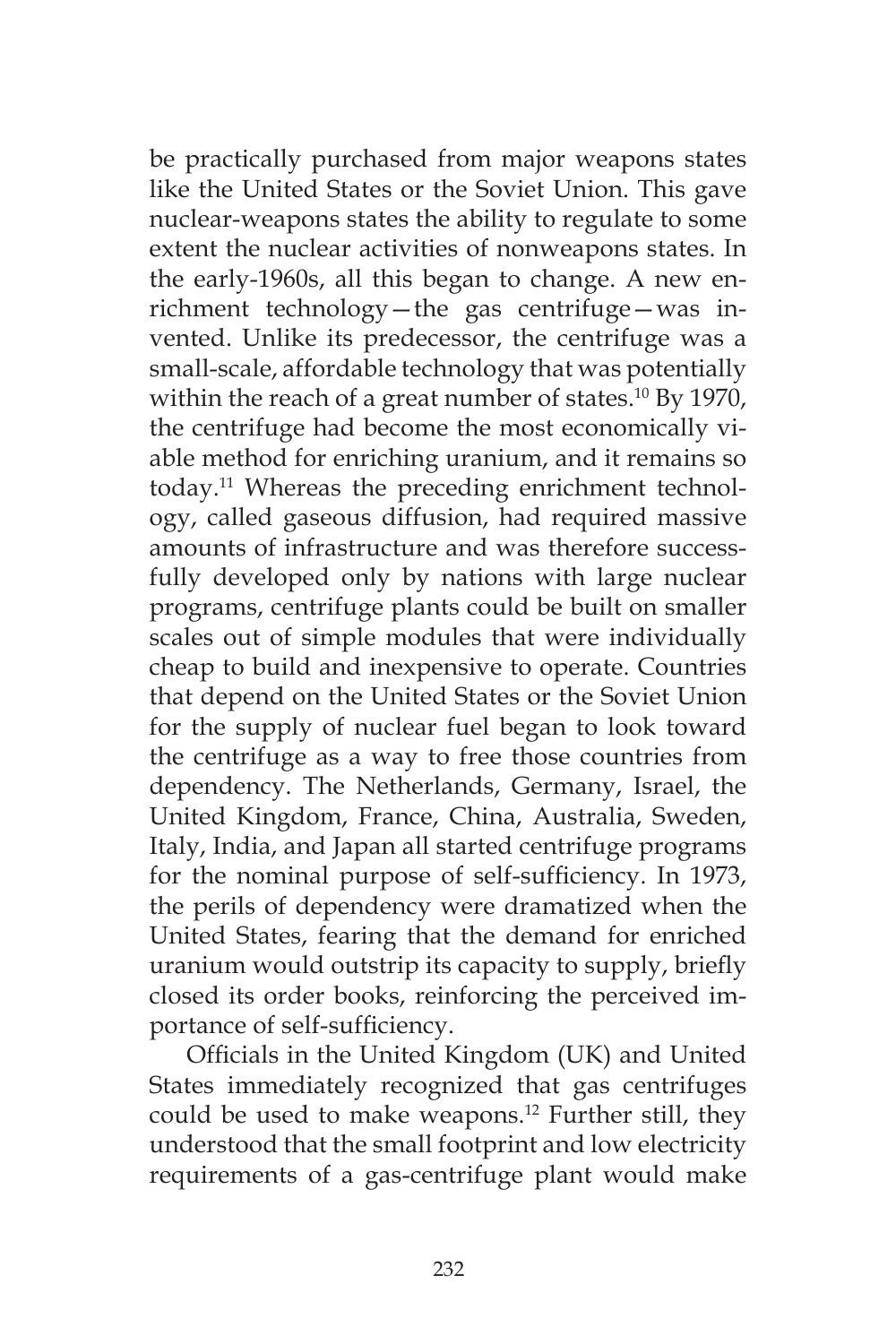weapons production by means of the centrifuge difficult or impossible to detect. In 1960, Chairman of the U.S. Atomic Energy Commission (AEC) John McCone warned of this problem:

[D]o not minimize the potential importance of this process. . . . If successfully developed, a production plant using the gas centrifuge method could be simply housed. Its power requirements would be relatively small, and there would be no effects of the operation which would easily disclose the plant. Although the gas centrifuge does not pose an immediate prospect for the production of weapons material, there is no doubt in my mind it will introduce an additional complicating factor in the problems of nuclear arms among nations and our quest for controlled disarmament.<sup>13</sup>

The United States acted immediately to classify centrifuge design information worldwide. Delegations were sent to every research program in the West, all of which complied. Unfortunately, this effort came too late. The United States had already published most of the basic information required to build a centrifuge in a series of technical reports, now widely distributed around the world. Within a decade, nine countries had successful gas-centrifuge programs, despite the U.S. Government's classification efforts.<sup>14</sup>

With time, centrifuges have become easier and easier to build. By the end of the 1990s, additional technical publications and advances in computing and manufacturing had come together to create a situation in which nearly any country—including developing nations—could access the technology and information needed to build a proliferation-scale centrifuge program (whether they could organize themselves well enough was a different matter).<sup>15</sup> Compounding this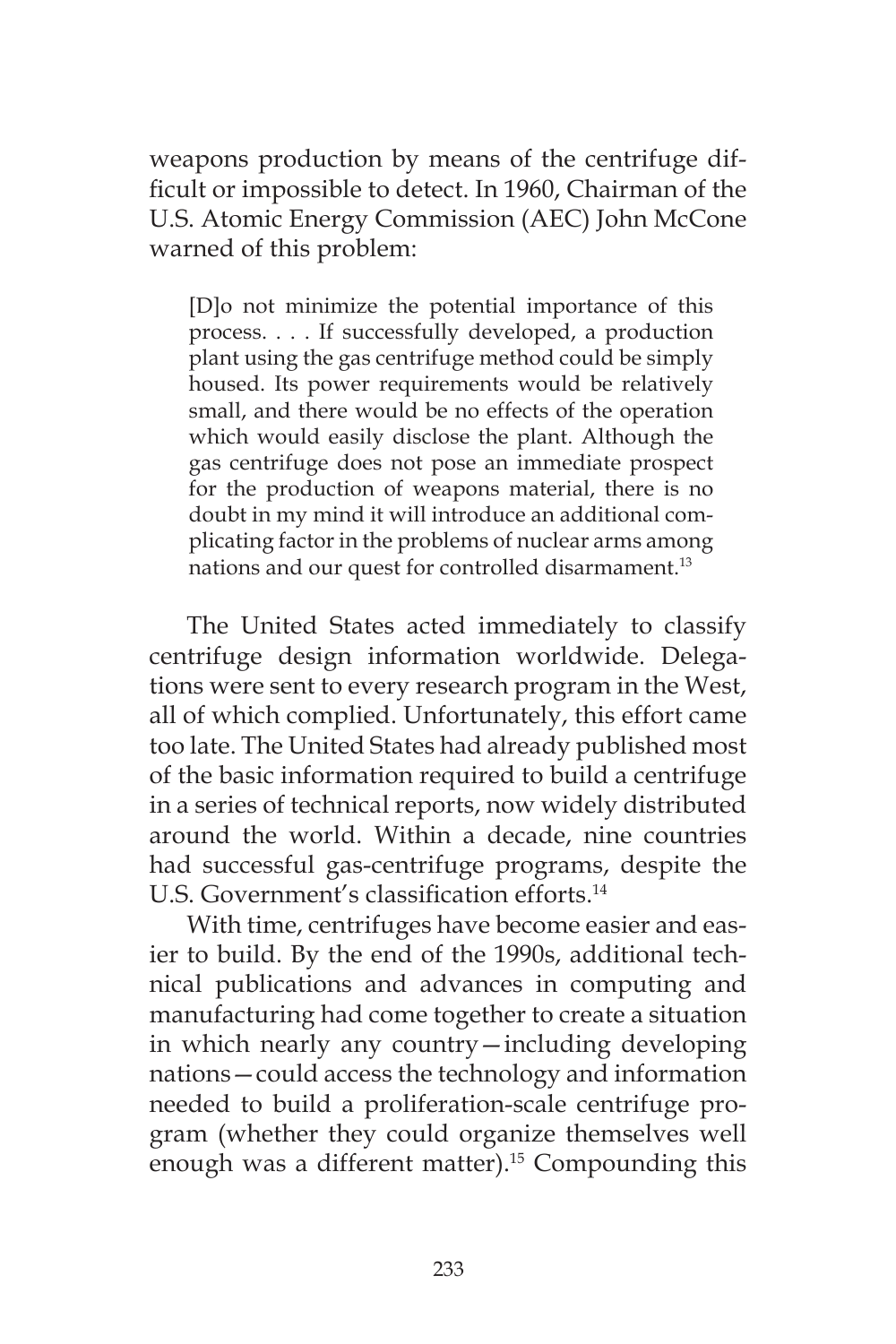problem, Pakistan, Iraq, and Iran all built centrifuge programs for nuclear weapons, raising global awareness of the technology and demonstrating its proliferation advantages. Today, many regard the centrifuge as the proliferation technology of choice.<sup>16</sup>

# **THE DEVELOPMENT AND SPREAD OF CENTRIFUGE TECHNOLOGY**

Traditionally, the nonproliferation community looks towards the most recent cases of proliferation for guidance on how to improve the nonproliferation regime. The approach has the advantage of being empirical, but selecting the dependent variable can lead to misinterpretations of causality. It is better to look at a broader history of centrifuge development and the spread of centrifuge technology to understand the true nature of centrifuge proliferation. With over 20 historical cases, there is a considerable basis for drawing new conclusions about the nature of the proliferation problem.

## **Black Market Networks and State-To-State Transfers.**

The spread of the gas centrifuge is widely, but incorrectly, understood to be primarily the work of black market networks. Most famous is A. Q. Khan, a Pakistani metallurgist who worked for a Dutch centrifuge contractor. In 1975, he stole design and supplier information to help Pakistan build a centrifuge capability for its nuclear weapons program. Khan later sold this stolen technology to Libya, Iran, North Korea, and possibly China (then already in possession of basic centrifuges, but interested in learning as much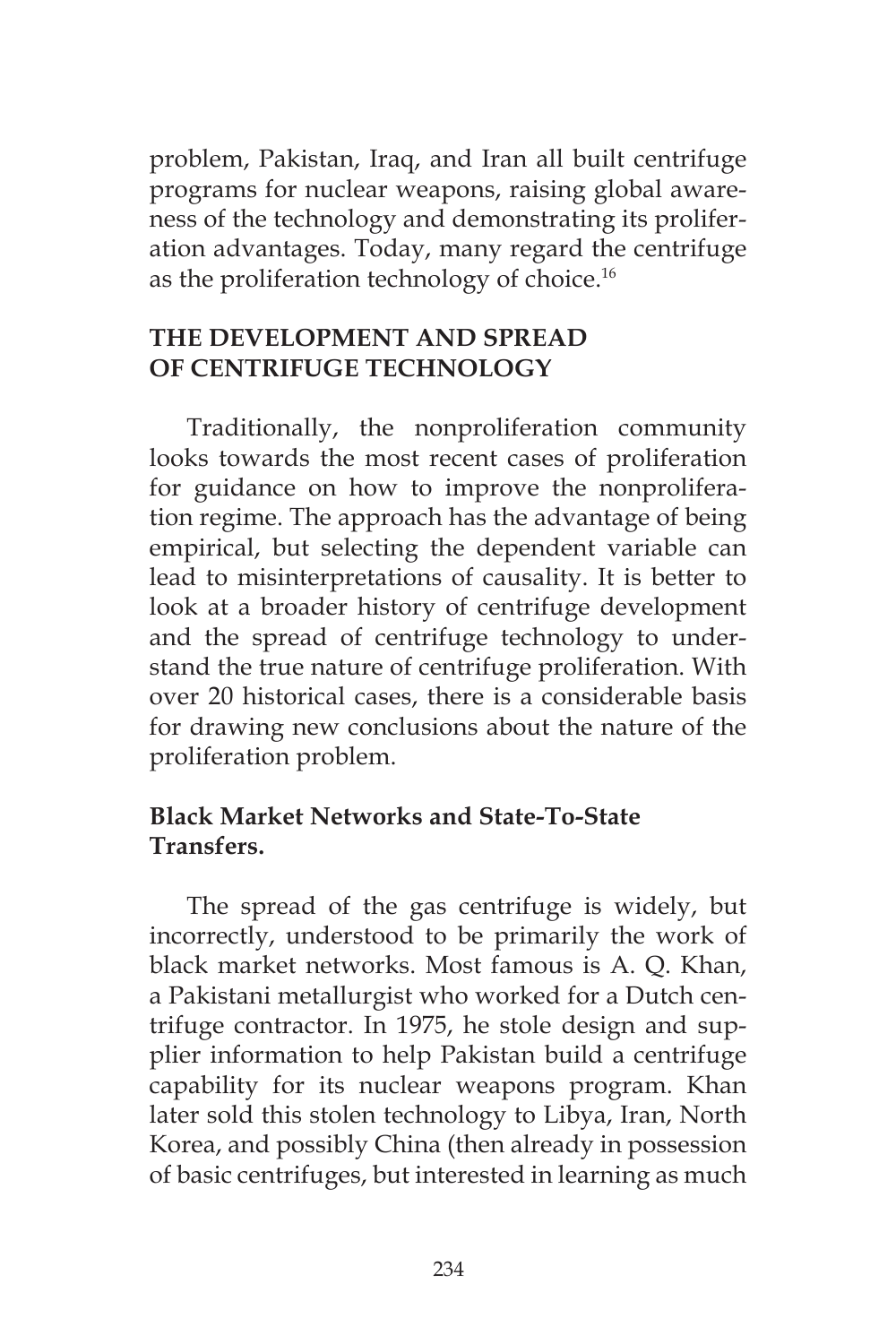as it could). He offered it to several others, including Iraq and Syria. Pakistan's program and many of its subsequent retransfers were aided by a number of Canadian, Dutch, Swiss, British, and especially German engineers, and some of the German engineers appear to have assisted independently centrifuge programs in Iraq, South Africa, and Brazil.

While black market transfers are not unimportant in the history of centrifuge proliferation, their importance is often exaggerated. China, Pakistan, India, Iran, South Africa, and Brazil all had centrifuge programs prior to the receipt of foreign assistance. These programs were either already successful or would almost certainly have been successful if left to their own autonomous development.17

In some cases, assistance may even have been counterproductive. Consider Pakistan, for example. The drawings A. Q. Khan provided were for an advanced and difficult-to-make centrifuge. The machine was immensely complex relative to most entry-level designs, and this diversion probably slowed his country's nuclear progress relative to what could have been accomplished had Pakistan simply worked on its own. According to histories of the program and statements from its former head, as well as the program's chief scientist, the information initially supplied by A. Q. Khan was not even complete: It lacked key manufacturing specifications that would have hinted at the difficulty of making the advanced machine, and it forced the program to make a number of compromises that ultimately eliminated the performance advantages the advanced machine supposedly offered. The result was a machine that performed less well than the machines usually developed by programs of independent development. Iran, Libya, and Iraq also had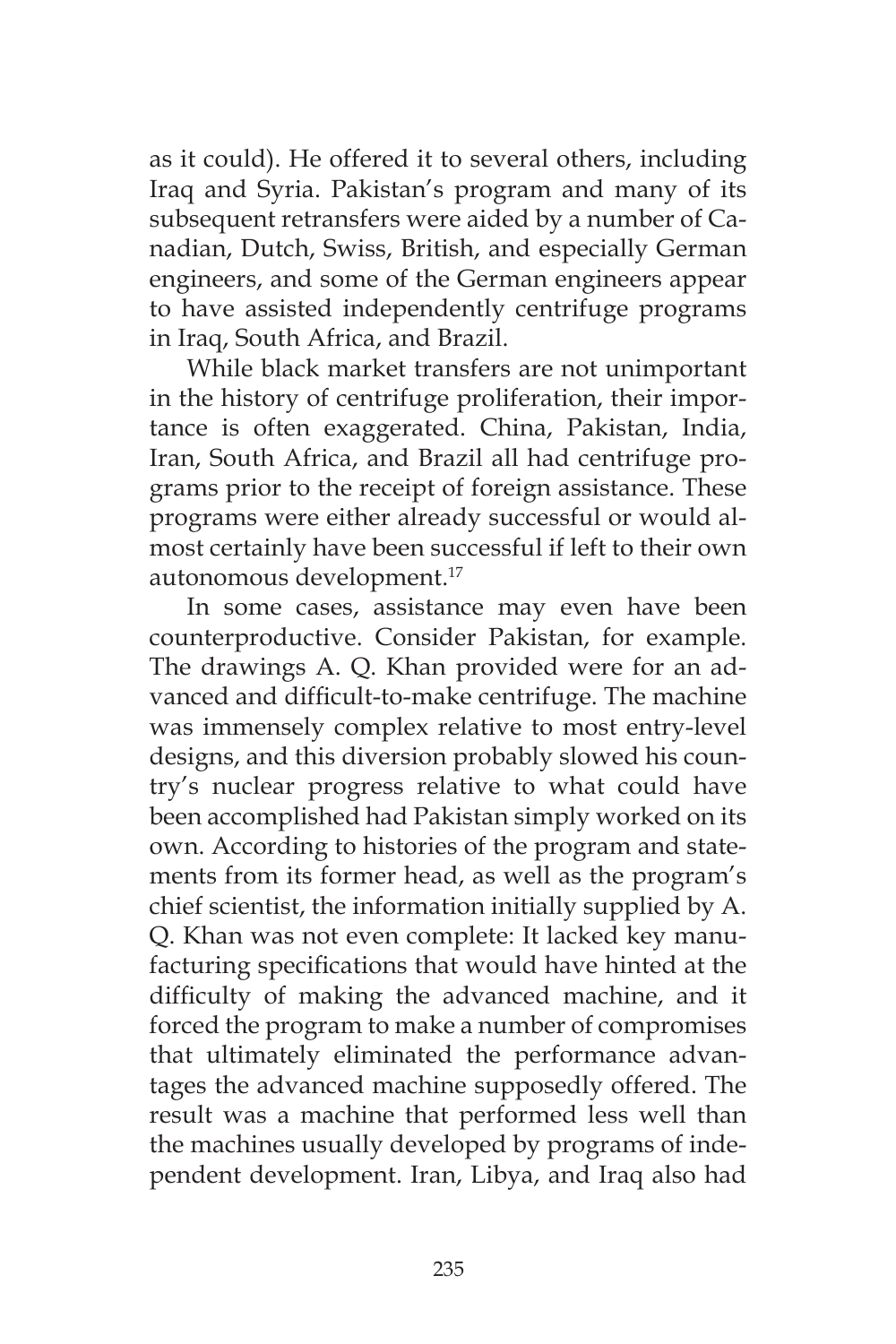centrifuge programs prior to their interaction with the black market. The receipt of black market assistance may have improved the level of funding and support from political leadership, but the technical information they received was frequently problematic. Those who turned to A. Q. Khan for assistance also received incomplete, unreliable assistance and were directed to develop the same highly problematic design with which Pakistan started. Only South Africa and Iraq appear to have received foreign assistance that was technically sound and of sufficient timeliness that it advanced the date at which a meaningful centrifuge capability could have been produced. In both of these cases, assistance came from highly experienced German engineers, not A. Q. Khan.<sup>18</sup>

Despite the limited benefit the black market has had for centrifuge proliferation, the potential for high-impact technology transfers remain. The South African and Iraqi cases demonstrate that technically competent foreign consultants can accelerate a program—especially if it consists of hands-on engineering guidance and well-annotated design documents. Another appropriate concern is the transfer of a complete, turnkey centrifuge plant purchased outright from a foreign nation. North Korea has been known to provide this kind of comprehensive assistance for missile programs and is believed to have provided a complete nuclear reactor to Syria on such a basis. The same could easily be done with a centrifuge plant. Among all states currently possessing centrifuge technology, Iran and North Korea are the most probable suppliers of the technology, given their status as nonproliferation pariahs and their relative freedom from international political constraints.19 The problem of state-to-state and black market transfers thus remains, but it is not the only path of concern.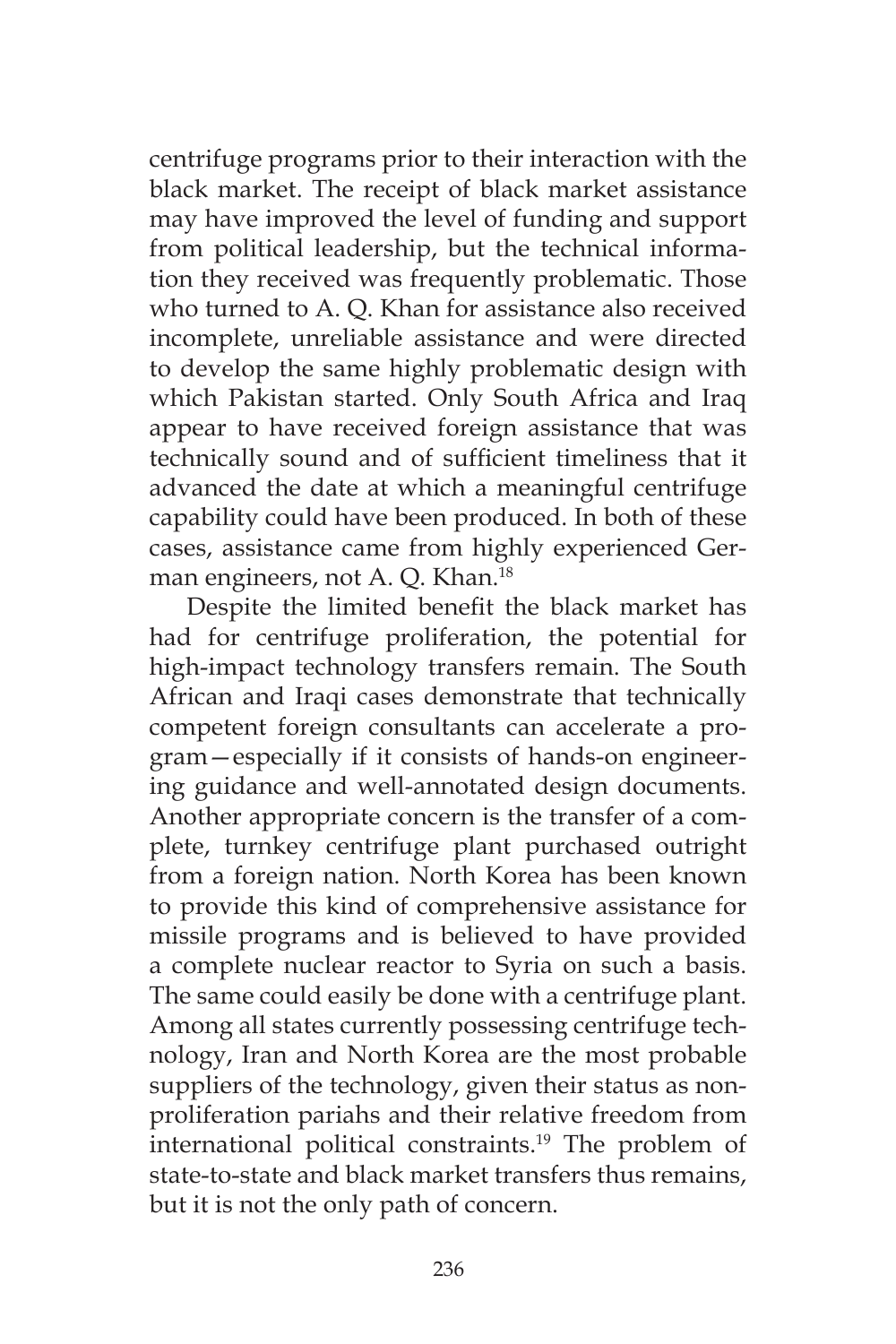# **A Larger History of Independent Development.**

The alternative to buying or bartering for centrifuge technology is to develop it indigenously. In fact, most countries with centrifuges acquired them in this way. By studying these programs, we can learn about the resources required to build a proliferation-scale centrifuge capability from scratch and the potential for other states to do the same in the future.

The history of independent development goes back to the late-1950s. The basic Soviet centrifuge, from which all modern designs are derived, was perfected in 1953. Austrian and German scientists captured by the Soviet Army during World War II were used as a source of skilled labor. Starting with an unsuccessful American design, these German prisoners of war (POWs), in collaboration with Soviet scientists, were able to evolve a very successful machine. When the POWs were repatriated in 1956, they carried in their heads the basic principles of the successful design. In 1957, this information spread to three new countries. U.S. intelligence obtained Soviet design information through interviews with one of the POWs; West Germany hired two of the POWs to build centrifuges; and Dutch centrifuge designers met one of the POW engineers at a conference and learned of the basic design concepts in a long discussion. In 1958, the United States commissioned one of the POWs—Gernot Zippe—to come to the United States and replicate the Soviet machine.<sup>20</sup>

Until this point, the basics of modern gas-centrifuge design were not public knowledge. The knowledge was spreading slowly in the expert community, but there was no physical documentation of how the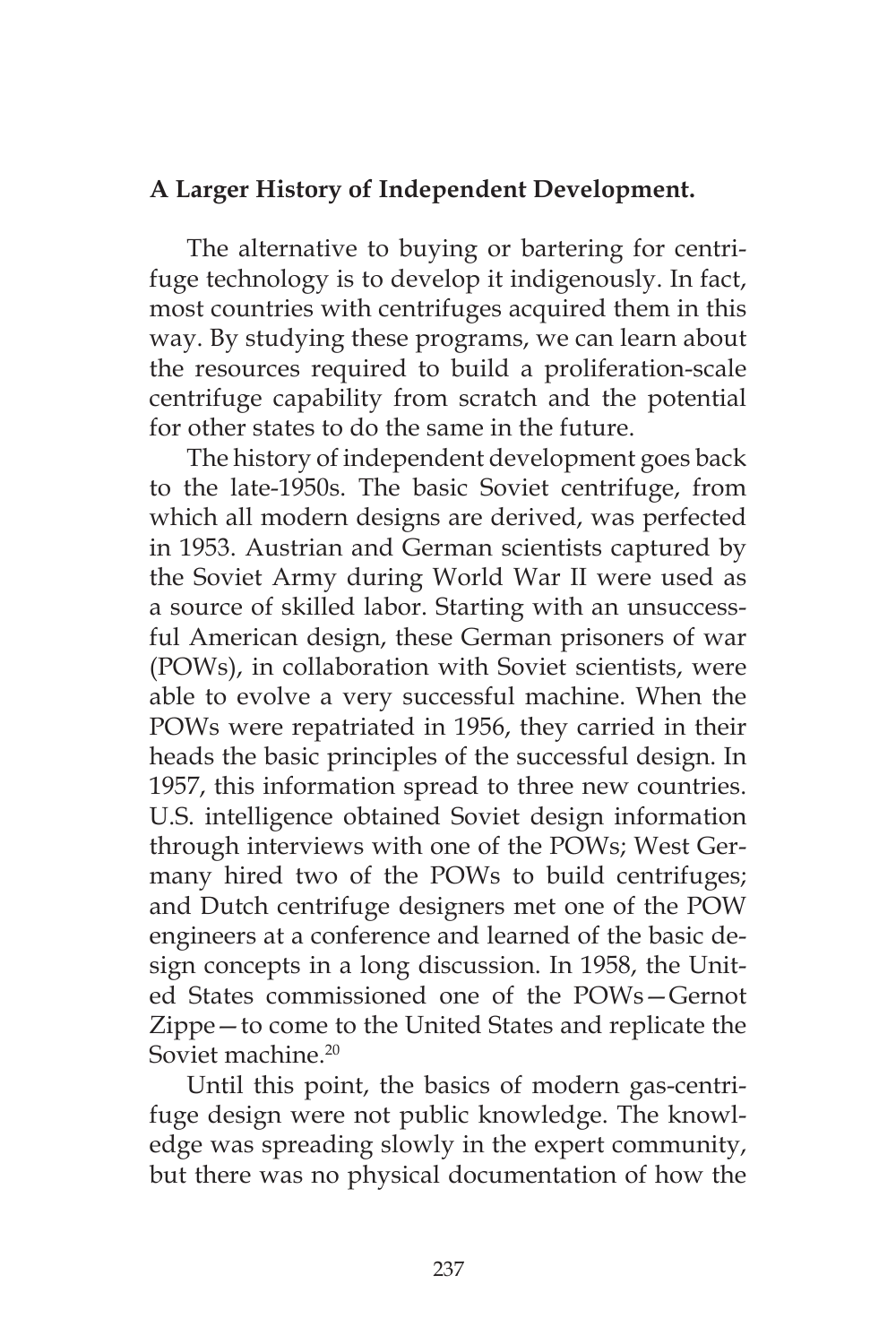Soviet centrifuge worked. Then between 1958 and 1960, the reports written by Zippe in fulfillment of his contract with the AEC were released to the public by the U.S. Government.<sup>21</sup> While the AEC considered its own centrifuge research secret at the time, doubts as to the potential of the Soviet design and the inconvenience of classifying reports written by a foreign national were sufficient for the AEC to ignore its own classification guidelines.

The publication of Zippe's reports appears to have fueled a rapid expansion in the number of centrifuge programs around the world. The United States did what it could to classify all further centrifuge research at home and abroad, but new programs nonetheless emerged in Israel (circa 1960), France (1960), China (1961), Australia (1965), Sweden (1971), Italy (1972), India (1972), Japan (1973), and Brazil (1979). Although nominally for peaceful purposes, many, if not most, of these programs were motivated by the understanding that centrifuges would give their countries a latent nuclear-weapons capability; and almost all of them developed the centrifuge using the reports released by the U.S. Government as the basis for their research. Along with this accidental proliferation, the United States also deliberately transferred the technology to the British government in 1960 and informally assisted the Israeli effort by allowing Israeli students to study centrifuge physics with U.S. centrifuge experts during the 1970s and 1980s.

Detailed histories are available for a number of independent programs. They reveal that the effort needed to build the basic, Soviet-style centrifuge is considerably smaller than the effort needed to build the more difficult designs that were provided by A. Q. Khan. The engineers in the early U.S. and British cen-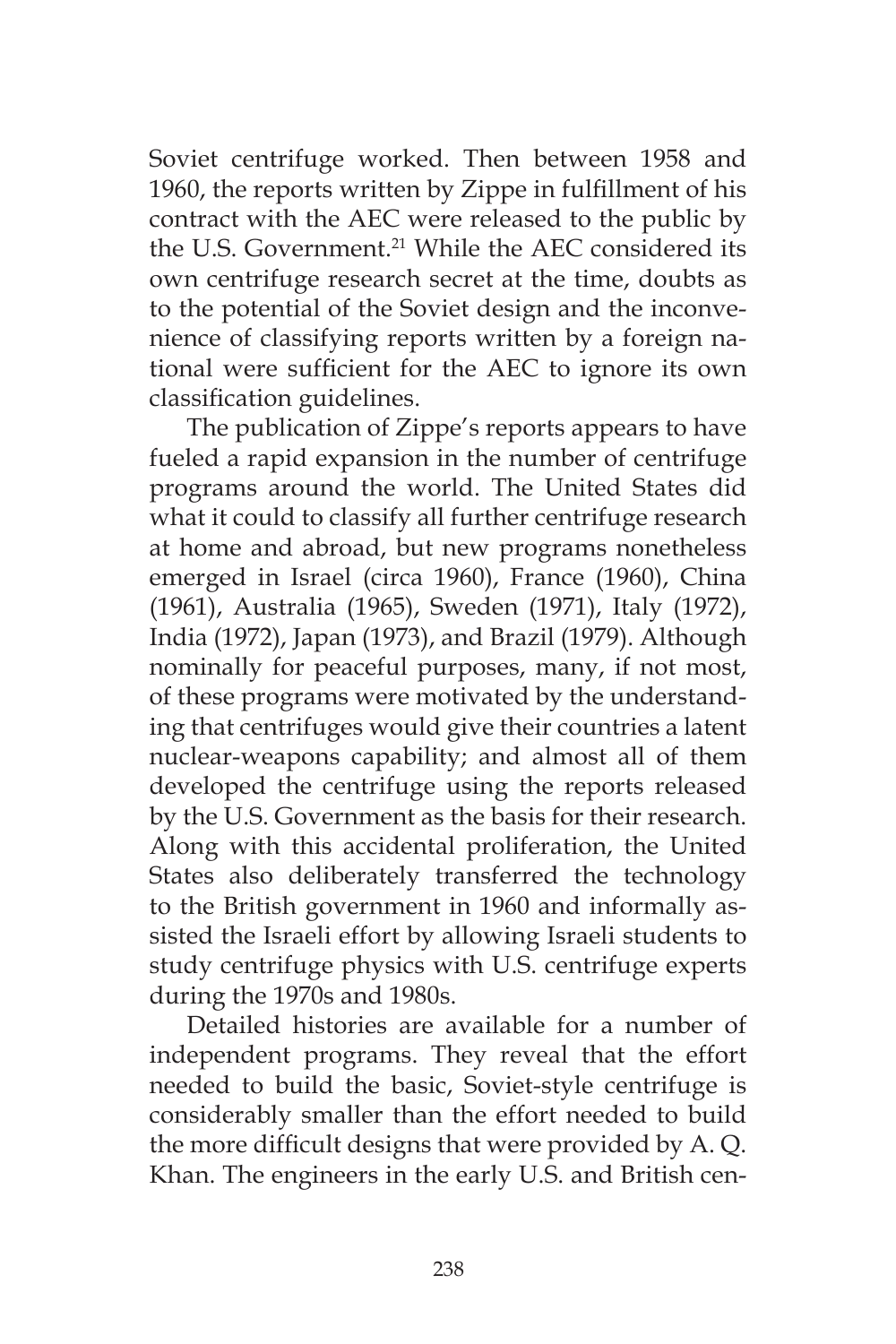trifuge programs, for example, had essentially no prior knowledge relevant to centrifuges and, unlike the scientists involved in the Manhattan Project, had only modest educations. Both programs started in 1960 and had access only to basic metalworking equipment, similar to what might be found today in a college machine shop. The technical staff never numbered more than 15 persons. Despite modest resources and the small effort, these programs were able to perfect a centrifuge design suitable for mass production in a little over a year (about 15 months). The Australian program is another interesting case. Notable because it is the slowest program of independent development on record, it took Australia almost 6 years to go from nothing to a working cascade of proliferation-relevant centrifuges. However, the program was also the smallest: It started with three and at no point exceeded six persons.

The record of centrifuge development for 20 historical cases is summarized in Figure 8-1. The average time taken to develop a basic centrifuge so it is ready for mass production across all historical programs with known dates is 25±11 months (about 1 to 3 years, in round terms). Note that these initiatives were mainly from the 1960s and 1970s. A present-day program could also benefit from more modern machine tools, vastly more numerous open-source publications about centrifuge design, desktop computers to aid in design and diagnostics, and the Internet to ease the sourcing of technical information.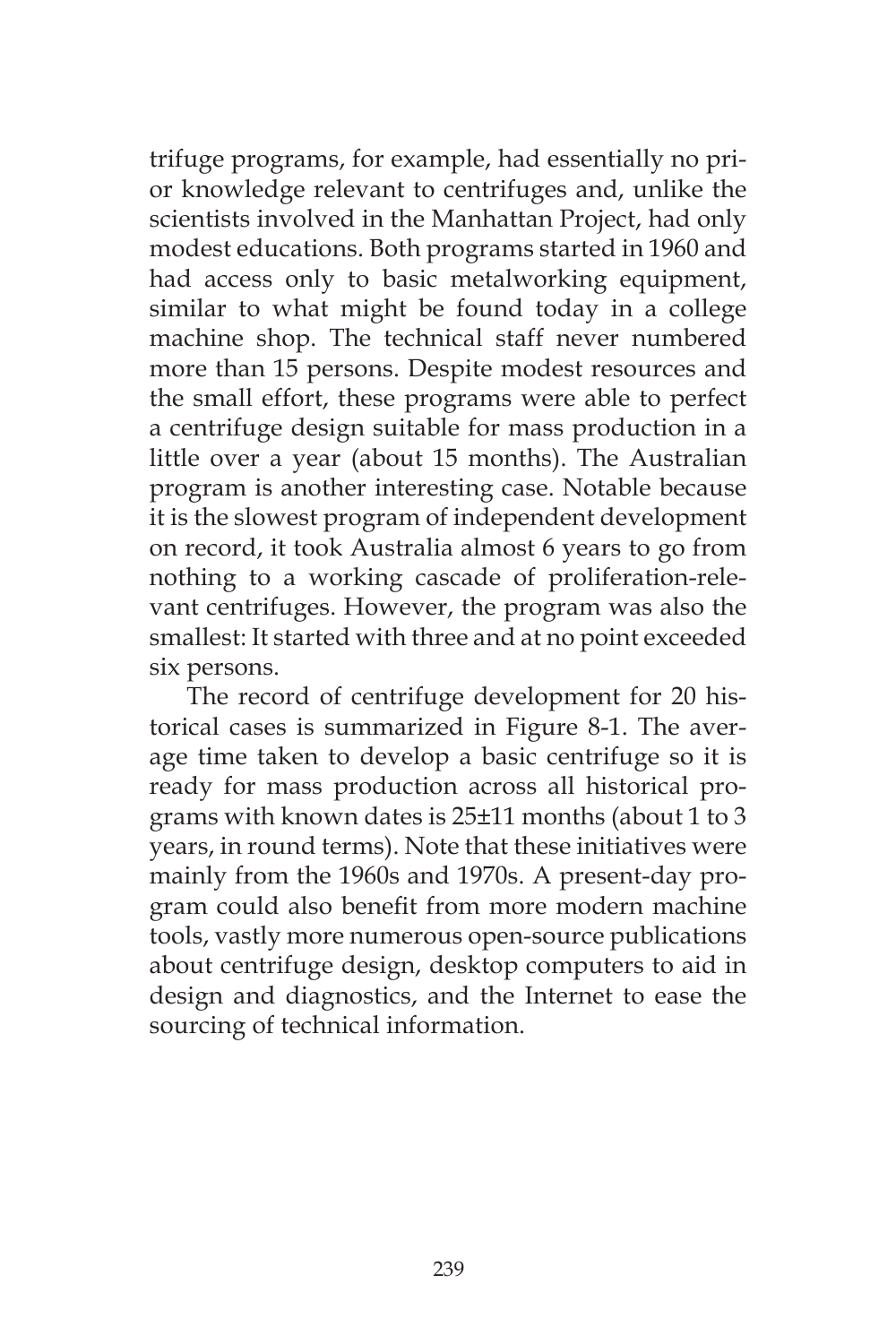

# **Figure 8-1. Time Required to Develop a Centrifuge Capability Suitable for Weapons Production by Programs Operating Free of Foreign Assistance.**

The mass production of centrifuges, along with the operation of a centrifuge plant, is a larger but technically easier effort than the research and development (R&D) phase. About 5,000 Soviet-type centrifuges are needed to produce 25 kilograms (kg) of weaponsgrade (enriched to greater than 90 percent) uranium per year, the approximate quantity needed for a first generation implosion-type weapon, or one-half the amount required for a primitive gun-type weapon. A program of this scale would be consistent with many historical weapons programs.<sup>22</sup> Mass production of the basic Soviet-type centrifuge does not require specialized tooling or skilled labor. The British program,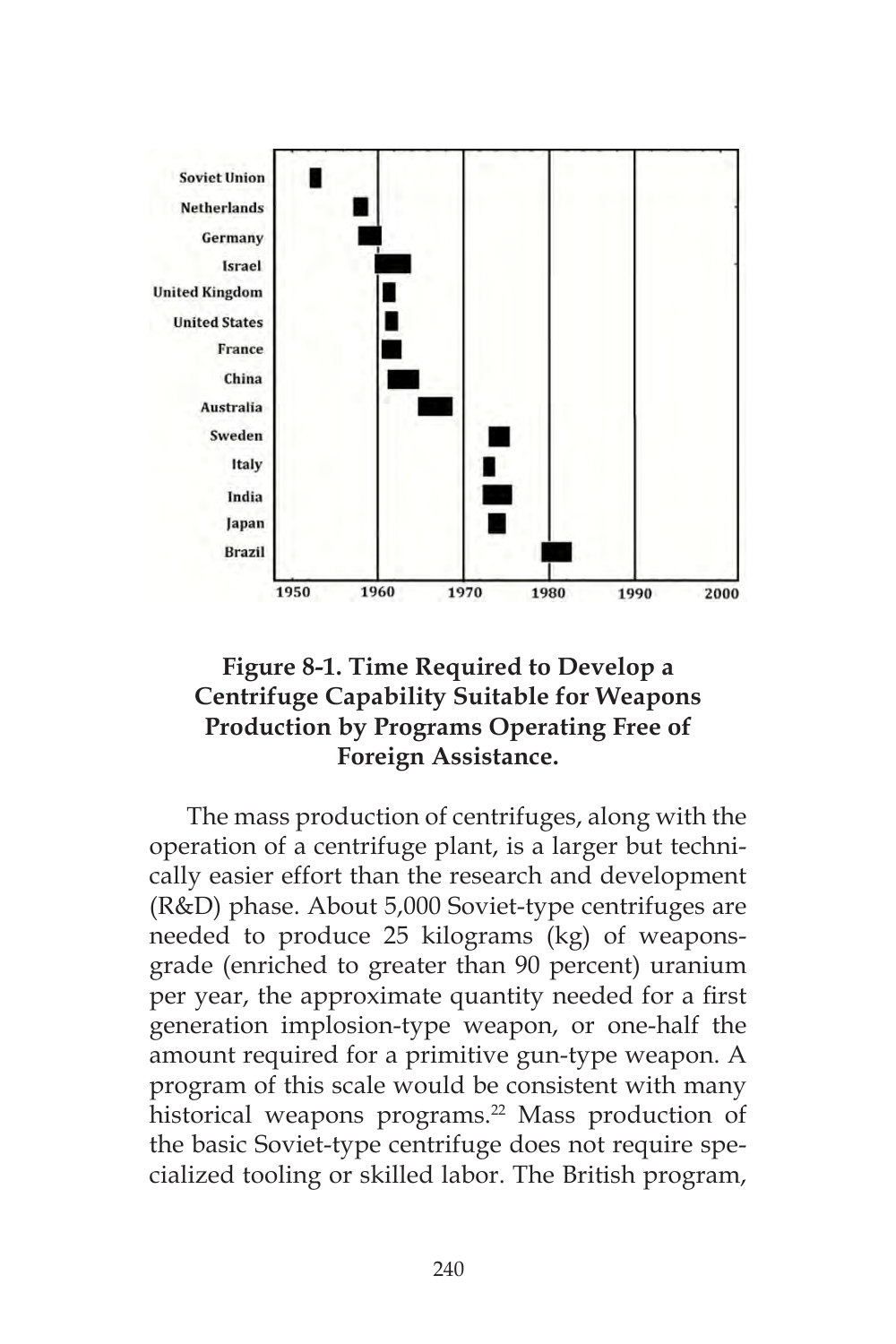for example, built its first pilot plant by hiring unskilled labor ("milkmen") to make centrifuge parts on an assembly line. If such an assembly line were able to produce 20 centrifuges per day, this would be sufficient to produce the 5,000 needed for a proliferationsized plant in 1 year. The effort might require 15 to 30 workers. Thus, the core staff sizes required for a basic centrifuge program are small. A small cadre of half-adozen suitably trained engineers and a slightly larger force of unskilled but trainable laborers can probably be organized in nearly any country. Building a centrifuge program may still be outside the capability of loosely organized terrorist groups, but the task is within the capability of a small engineering firm with a few dozen people.

The cost of a program would also be modest. The first German version of the Soviet-type centrifuge was built by a firm named DEGUSSA in 1959 and had about the same performance as Iran's IR-1 centrifuge (possibly slightly better).23 This centrifuge was offered for sale for a small-batch cost of U.S.\$235 per centrifuge, about U.S.\$1,800 per centrifuge in 2012 currency. Assuming the DEGUSSA price reflected the actual cost of production, the centrifuge portion of the plant might be built for less than U.S.\$10 million in 2012 currency. The majority of the final costs of the plant might actually be associated with noncentrifuge costs, such as building costs, piping, and control systems.

Not only are centrifuges economical and relatively straightforward to make, but the potential of export and other technology controls to stop indigenous centrifuge programs is very limited. Under normal circumstances, export controls can only be applied to a small subset of highly specialized materials and tools. The simple Soviet-style centrifuge needs few, if any,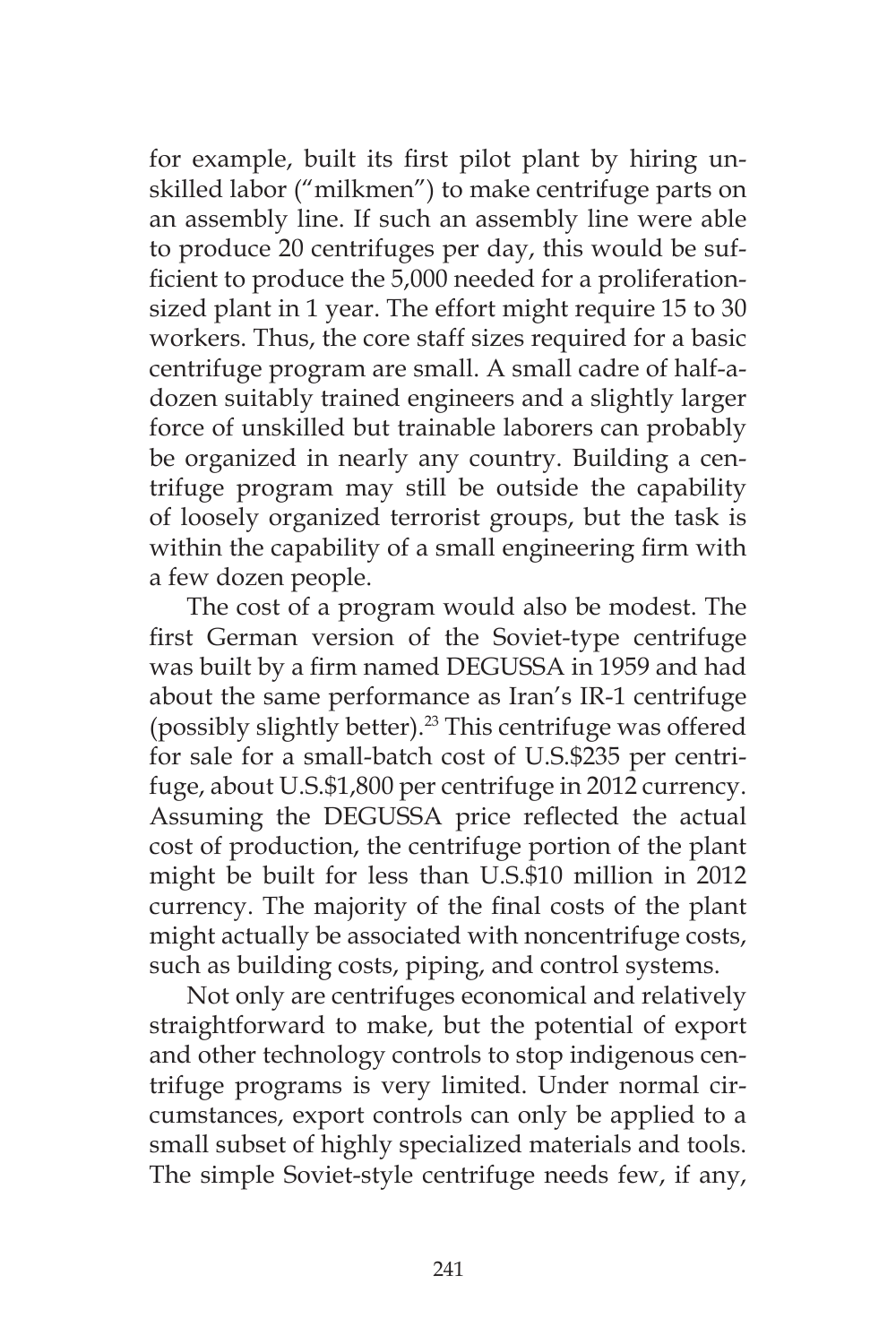of these. The most controlled items are the materials for rotor tubes and the variable-frequency drives used to run the centrifuges. Centrifuge rotors need high strength, lightweight materials. They are export controlled when pre-formed into centrifuge rotor shapes. Unformed material, however, is not controlled, and most countries could acquire the simple tools needed to produce centrifuge rotors from the raw inputs. Even if the raw materials were themselves controlled, most states could probably produce a suitable material domestically. Variable-frequency drives designed for high-speed centrifuges are also controlled, but alternatives exist: The British program, for example, used hi-fi stereo amplifiers to drive its first centrifuges. The basic Soviet machines require no other exportcontrolled tools or materials.

# **Counterproliferation.**

If it is not possible to prevent the acquisition of centrifuge technology with export controls, might it be possible to reverse proliferation programs using counterproliferation strategies such as diplomacy, interdiction, sabotage, military destruction of facilities, or regime change? The critical prerequisite for all of these strategies is that the proliferation program becomes known to the international community well before the successful acquisition of a weapon. Historically, most nuclear weapons programs have been detected at early stages, but most centrifuge programs have not. For example, Iraq's nuclear weapons ambitions were suspected from the early-1980s because of its visible pursuit of various fuel cycle technologies, but its centrifuge program was missed. The international community did not learn about it until after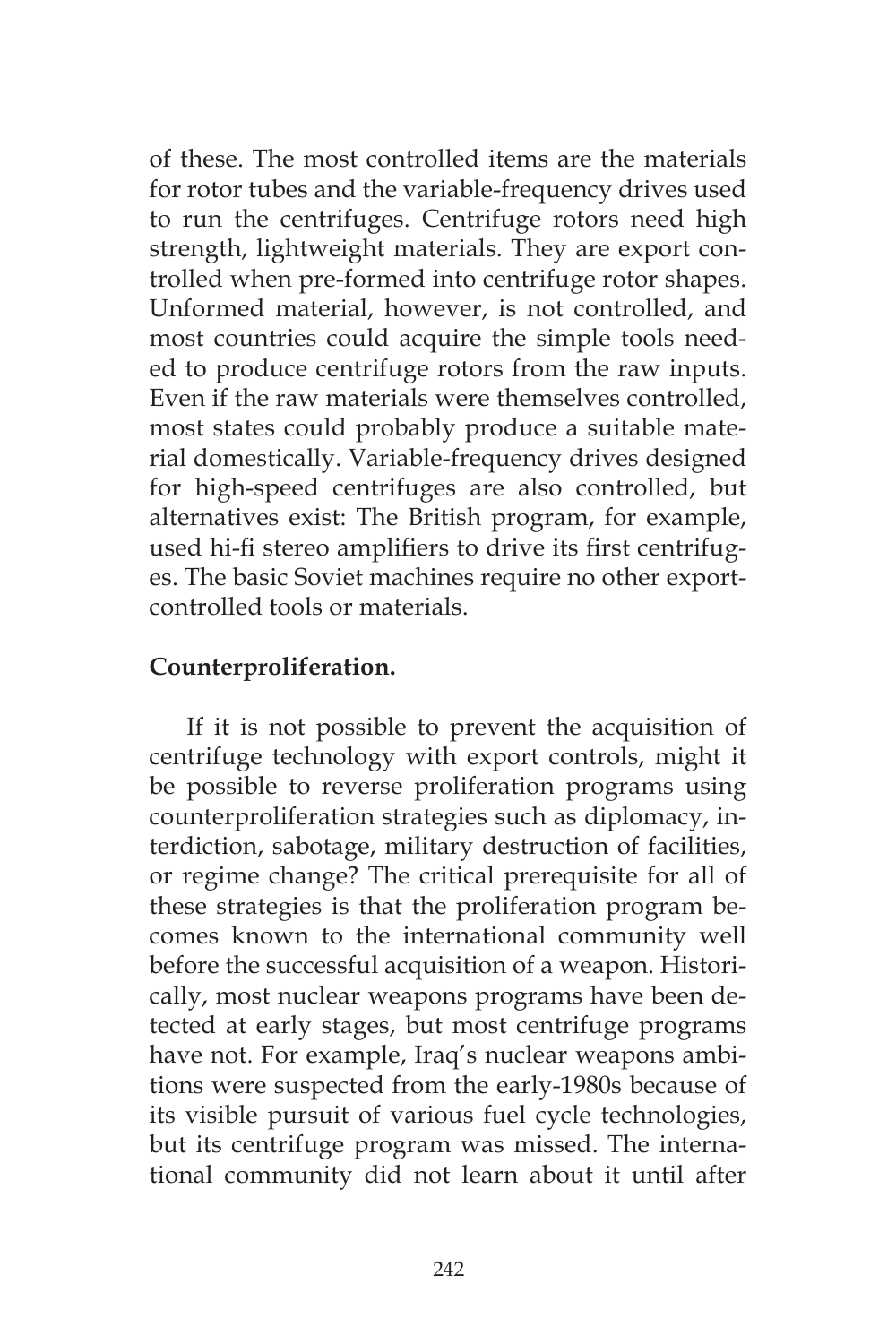the 1991 invasion, when Iraq disclosed its existence during an IAEA inspection.

The Soviet Union opened its first gas-centrifuge plant in 1957 and proceeded to build additional plants in the following years as it slowly replaced much of its older diffusion capability with centrifuges. Although the Soviet nuclear weapons program was the target of an intense intelligence effort, the United States routinely assessed that the Soviets did not have centrifuges. The Soviet capability was only learned of after the collapse of the Soviet Union, when Russia told the United States about the existence of these plants, some 34 years after the first large-scale plant opened.

China's centrifuge program started in 1961, 3 years prior to China's first nuclear weapons test. A U.S. national intelligence estimate released after China's 1964 test states with conviction that China did not have centrifuge technology, but internal histories from China's program indicate that the Chinese were working on second-generation centrifuges at the time. In the 1970s, U.S. intelligence received a human source tip-off that China had made weapons-grade uranium with centrifuges, but as the intelligence community had no way to validate this tip, it continued to assess that there was no credible evidence of a centrifuge plant in China.24 Knowledge of China's centrifuge remained ambiguous for almost 2 decades.

The record of detection is somewhat better for states that were connected to the black market. Newspaper reports indicate that Iran's program must have been detected before January 1991, within 6 years of the program's inception, and may have been detected earlier. According to data published in the 2005 report of *The Commission on the Intelligence Capabilities of the United States Regarding Weapons of Mass Destruction,*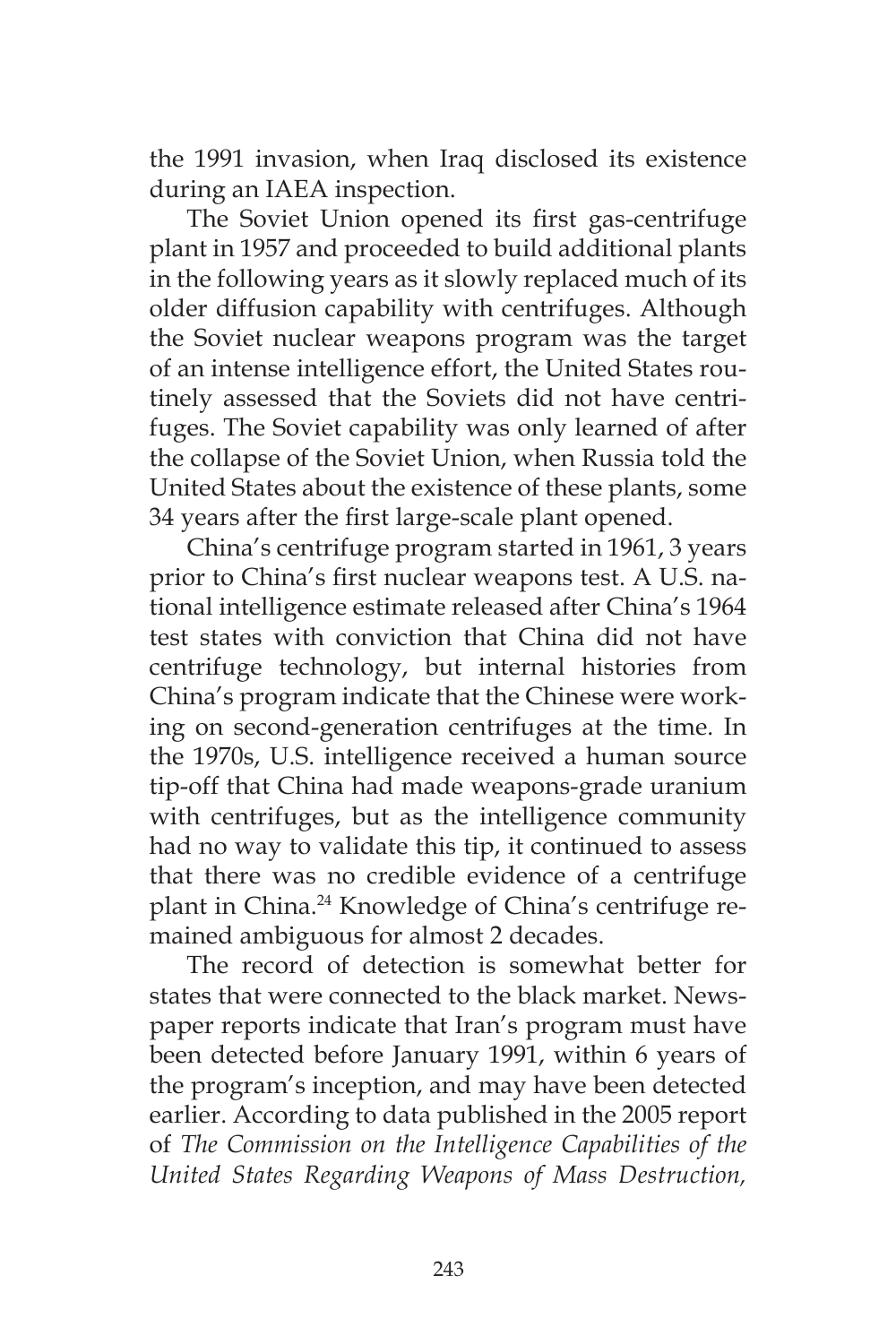however, Libya's program went undetected for approximately 16 years. The report also notes that a "disproportionately large volume" of U.S. intelligence was related to Libya's procurement activities—in other words, its dealings with the A. Q. Khan network—and that little or no information was known about Libya's internal activities. It appears that A. Q. Khan not only slowed down programs by providing incomplete assistance and problematic designs, but he also caused his customers' programs to be discovered because he was being watched. Similarly, IAEA officials have said it was German centrifuge engineer Gotthard Lerch, a member of the Khan network, who led investigators to South Africa's secret centrifuge program.

Independent centrifuge programs rarely have connections to known proliferators. The detection of these programs, therefore, would require either technical signatures that indicate the presence of a centrifuge plant or penetration of the country's political or technical leadership. Regarding technical signatures, centrifuge plants are very easy to hide. Nuclear reactors have visual and thermal signatures that can usually be seen using satellite reconnaissance, and they emit radioactive and chemical tracers that can be detected in the environment. Centrifuge plants have no such signatures, nor do they produce significant electromagnetic emanations that might reveal their existence at significant distances. This may help explain why Russia and China's programs went undetected for so long.

The value of human and signals intelligence is also in question when it comes to finding centrifuge plants. The U.S. intelligence community failed to detect Iraq's and Libya's centrifuge programs in early stages, despite the overt nuclear-weapons ambitions of these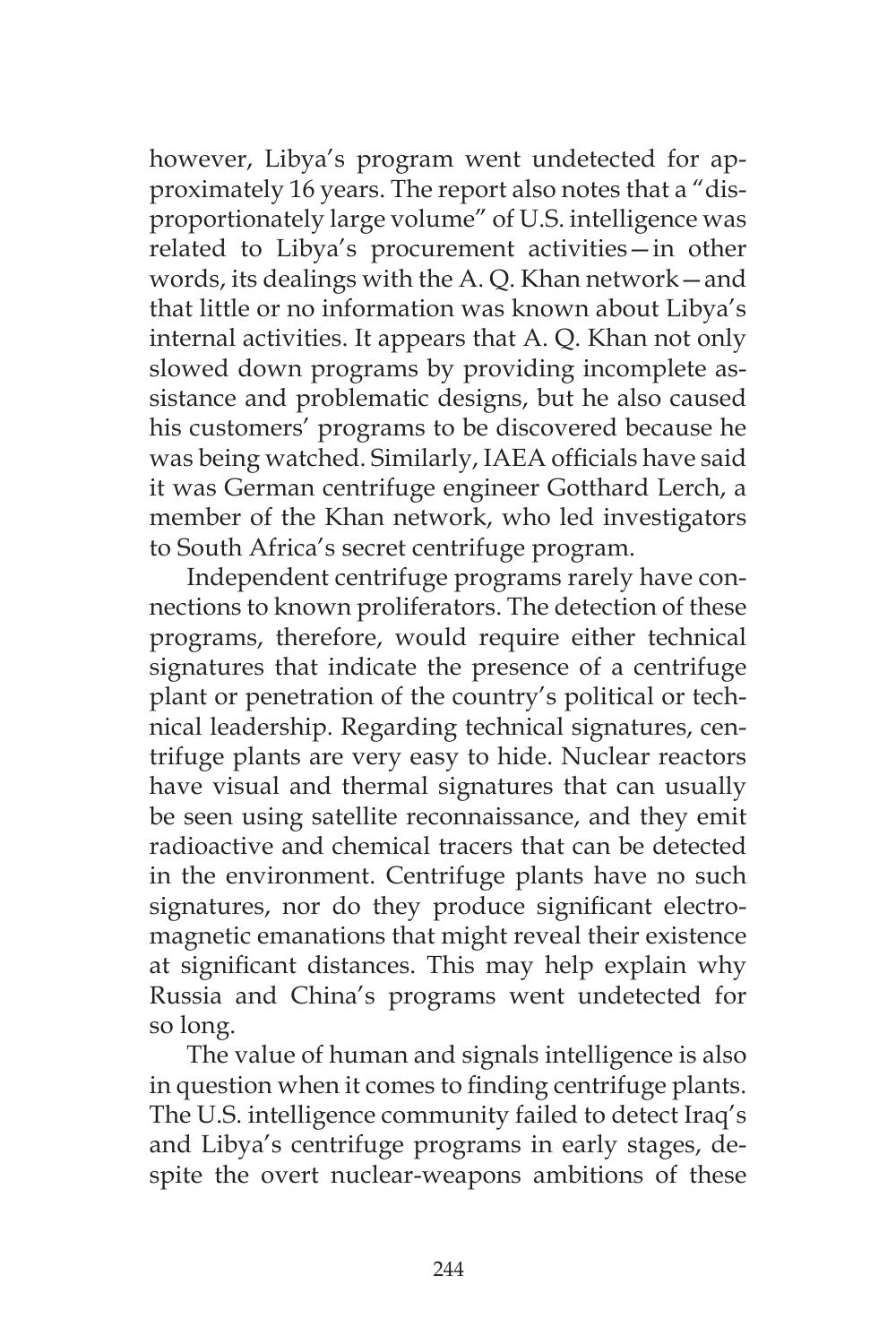countries. North Korea was long suspected of having a centrifuge program because of visits by North Koreans to Pakistan and North Korea's purchase of several centrifuge-related materials, but it was not possible to confirm that this constituted anything more than curiosity. The existence of centrifuge research could not be validated. Even though North Korea has revealed that it does, indeed, have a centrifuge program, there are strong reasons to suspect that other facilities exist, but their locations are still unknown. These cases suggest that penetrating the inner workings of suspected proliferators is not always easily achieved, even with obvious targets. This in turn implies that the opportunities for trying counterproliferation mainly depend on states having connections to known proliferators, and that even when a state is a known proliferator, there may be sufficient ambiguity for it to be difficult to formulate a coherent counterproliferation strategy.

## *The Counterproliferation Track Record***.**

Should good fortune lead to detection, it still does not ensure that counterproliferation will work. The early detection of Pakistan's and Iran's program was used to stifle procurement efforts and delay the program, but it did not produce a reversal. Military attacks on nascent nuclear weapons programs have had mixed success. Thus far, Israel appears to have ended Syria's nuclear program when it bombed the Al-Kibar reactor in 2007. This reactor was detected because of its black market connections to North Korea, and the program remained dead after the attack because Syria lacked an indigenous capability to rebuild. Israel tried to do the same with Iraq's Osirak reactor in 1981, but in that case, the bombing appears to have strength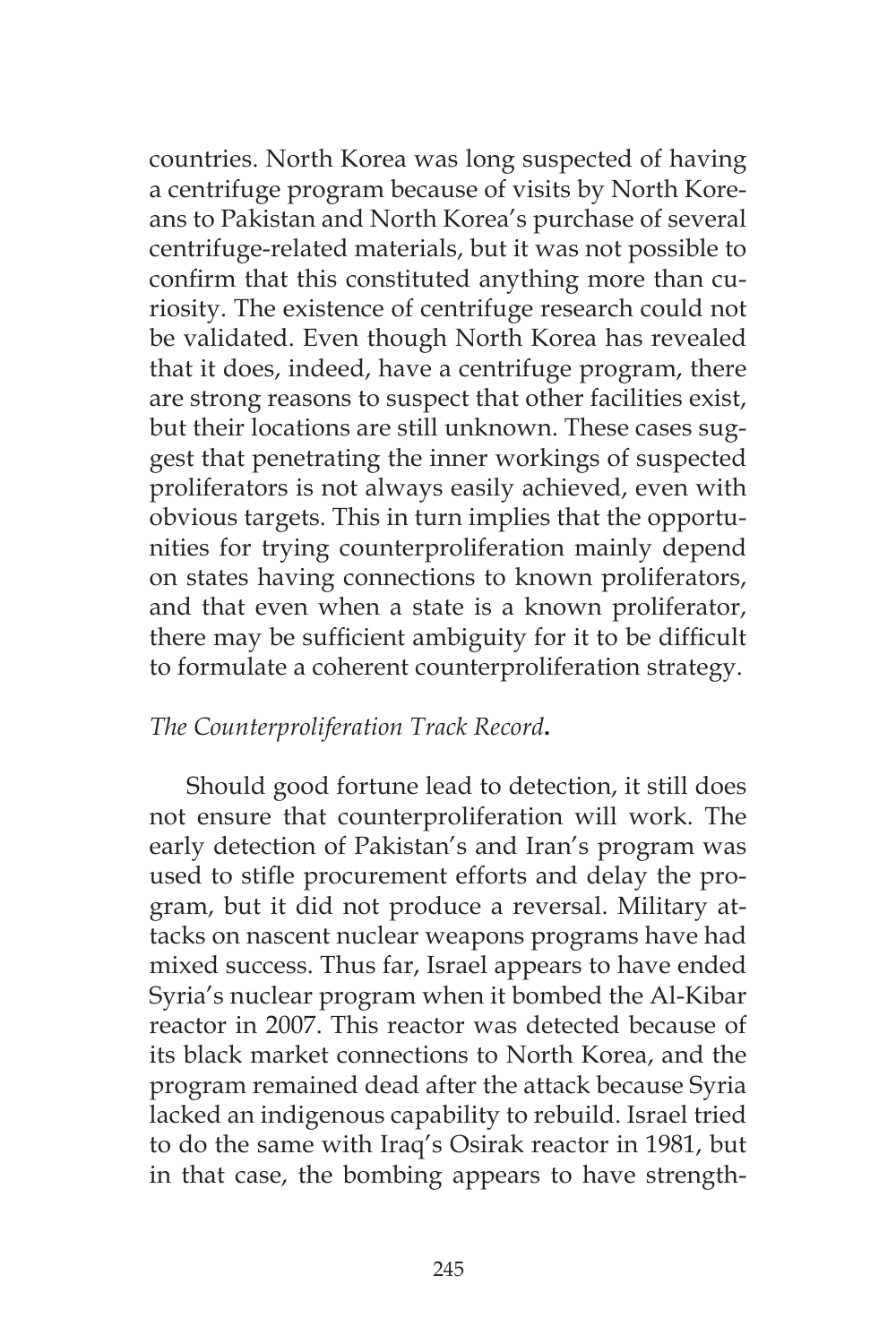ened Iraq's nuclear ambitions and drove the country to pursue the indigenous development of centrifuges, which were not detected. One might conclude that military intervention can work in a case such as Syria, where the state is heavily reliant on a foreign supplier and not comfortable with re-establishing the relationship, but a more fully indigenous capability is apt to be harder to eliminate unless the military attack also kills most of the engineers who retain the knowledge required to build a weapons program.

Diplomatic engagement is yet another way to counter a revealed nuclear weapons program. This has been most successful in cases where significant political pressure could be brought to bear, such as in the nuclear weapons programs of Taiwan and South Korea. However, pressure approaches appear mainly to have worked for states that depend on a strong nonproliferation advocate for their security. Pressure has not been successful, for example, in the cases of Pakistan and Iran.

Centrifuges complicate diplomatic efforts because the technology is a legitimate part of the peaceful nuclear-fuel cycle. This allows a proliferator to declare its capability as entirely peaceful and stare down criticisms, and so slow the rate at which the international community can apply political pressure to reverse the program. In principle, an incentives-based approach might work where negative pressure has not, but the incentives would need to outweigh the perceived benefit of having a nuclear weapon or nuclear-weapons option. In Libya's case, it was sufficient to provide major sanctions relief, minor cooperation in peaceful nuclear activities, and general rapprochement. In 1994, North Korea responded positively to incentives of massive foreign aid and negative security assur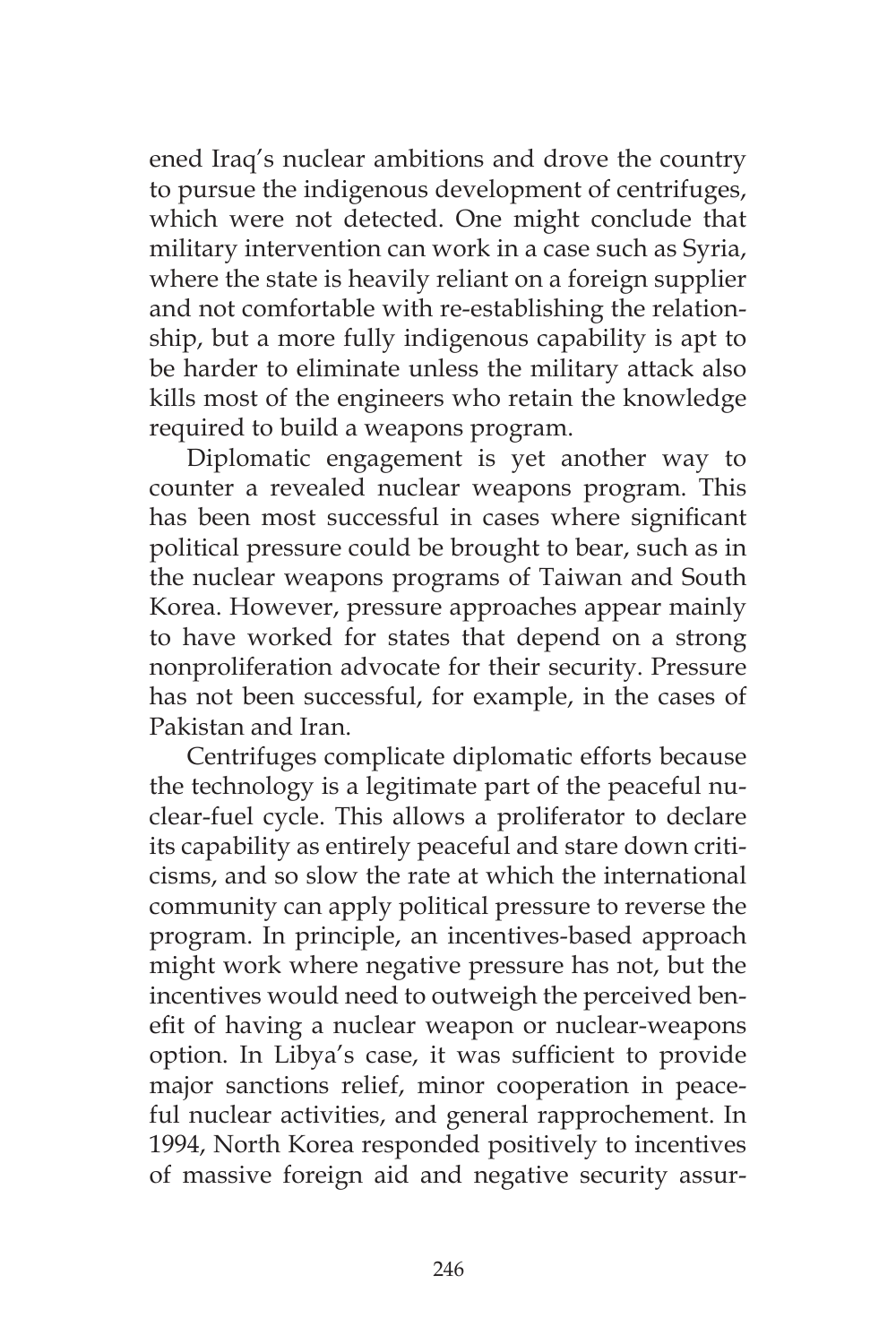ances, although the motivations behind North Korea's program were not fundamentally addressed, and the weapons program later re-emerged. The abandonment of a program might require more than simple bilateral incentives. Influential states may need to reshape the security environment of the proliferator to eliminate a security threat that is the essential motivation behind the nuclear weapons program. Such steps can be exceptionally difficult when the proliferator is seen as a violator of international agreements and norms, and thus not worthy of security assurances.

## **RECONSIDERING NONPROLIFERATION OPTIONS**

Centrifuges, because of their technical qualities including the ease with which they can be made, the difficulty of detecting them, and the lack of visible distinction between weapon oriented and peaceful facilities—are a challenge the like of which existing nonproliferation institutions have never known. A modification of the current approach, which relies heavily on technology controls and detection, is obviously necessary if the nonproliferation regime is to keep up with the changes brought about by the centrifuge.

## **Technology Controls.**

Most nonproliferation institutions created since the signing of the Nuclear Nonproliferation Treaty (NPT) were designed to address state-to-state technology transfers, like those that backed the nuclear weapons programs of China, India, Brazil,<sup>25</sup> and Iraq. The newest of these institutions, such as UN Resolution 1540, the Proliferation Security Initiative, and various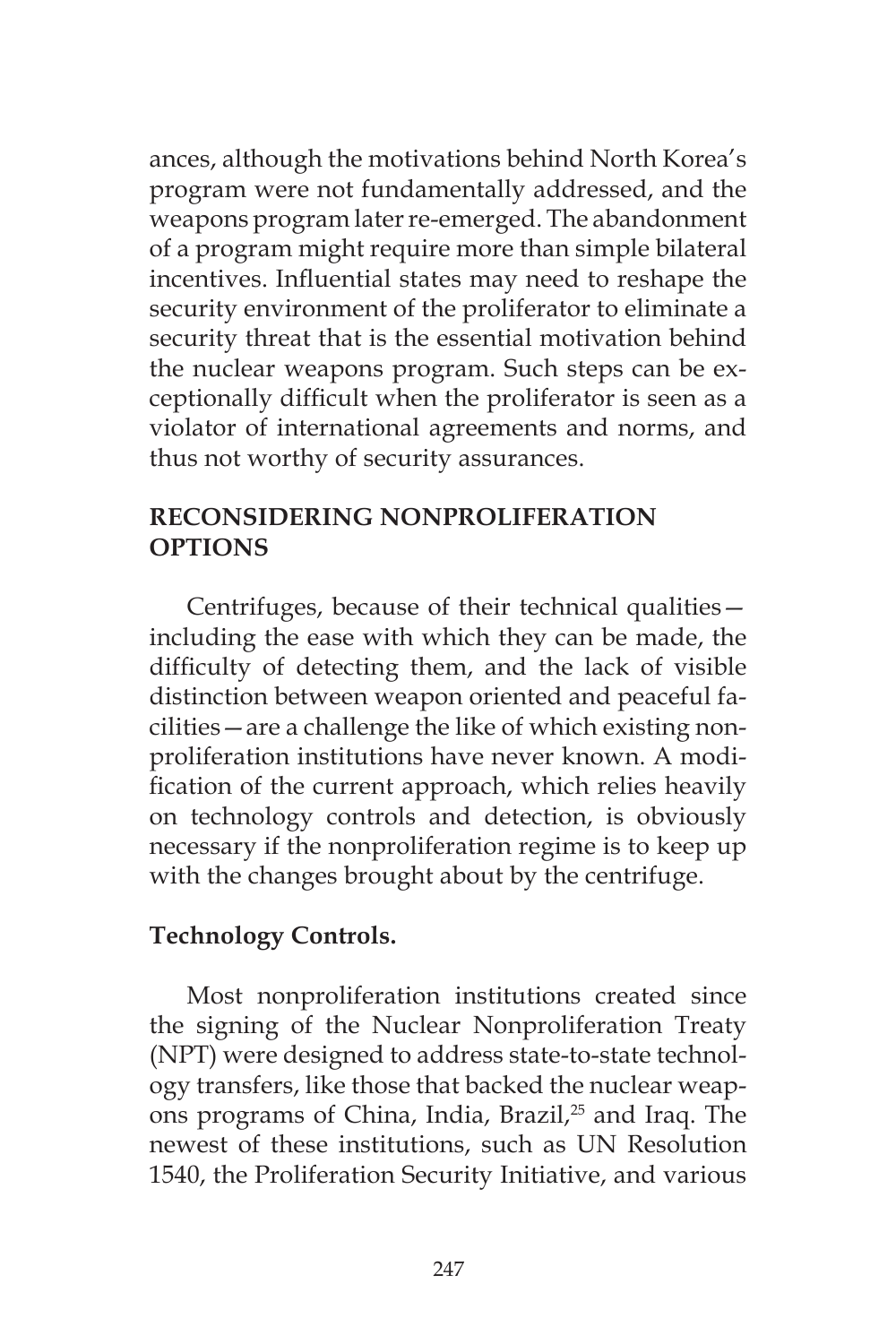national export and financial regimes, respond specifically to black market technology transfers like those that backed the centrifuge programs of Pakistan, Iraq, Libya, North Korea, and Iran. Neither set of institutions attempts to address the problem of indigenous technology development.

However, history shows that there has been no lack of interest in indigenous technology development: Pakistan, Iraq, Iran, Libya, and South Africa all started indigenous centrifuge programs before receiving outside assistance. It was only because outside assistance was later obtained that these programs shifted their mode of operation to one of dependency, which resulted in opportunities for detection and counterproliferation. As nonproliferation champions work to eliminate black market agents, future proliferators might be more likely to stay the course with indigenous programs and, in doing so, keep their programs secret and increase their probability of proliferation success.

Unfortunately, export controls are unable to restrict access to the basic technologies needed for a Soviet-type centrifuge, the type that has formed the basis of nearly every indigenous centrifuge program in history. A more expansive set of export controls, called "catch-all" controls, prohibit the sale of any general-use item if there is a reason to believe it might assist a WMD program. Catch-all controls can restrict the technologies needed for simple Soviet-type centrifuge programs, but they will only be implemented if the program has been detected in advance, and history shows that indigenous centrifuge programs have a remarkable ability to stay secret for decades.<sup>26</sup> Catchall controls also require that most states agree that the proliferator is seeking weapons because, without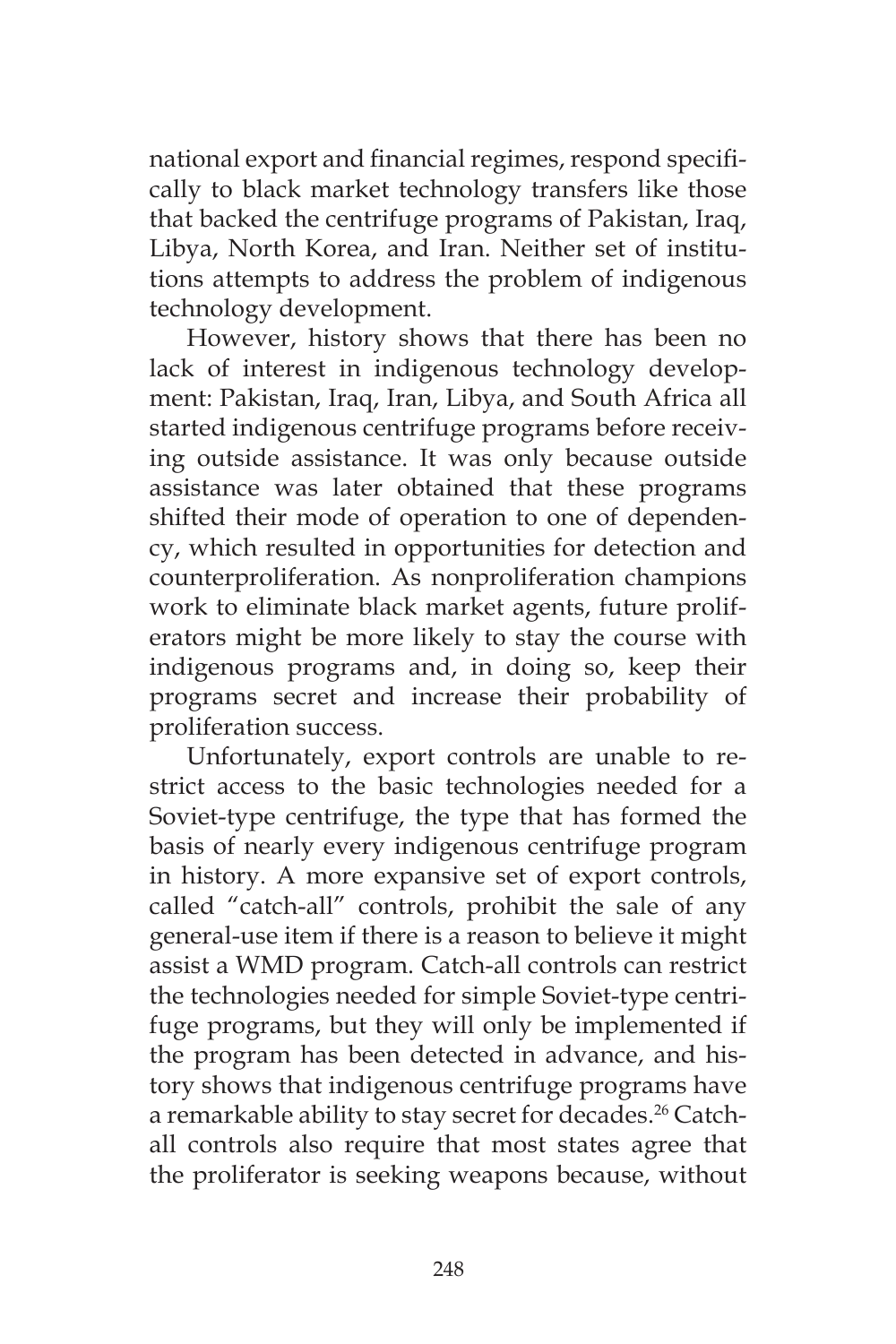consensus on this point, the proliferator's access to international markets will not be effectively blocked. Building this consensus is difficult because centrifuge plants built for peaceful purposes have an inherent weapon-making capability.

# *Enrichment Regimes: Reducing the Motivations to Build Centrifuge Plants for Peaceful Purposes***.**

The situation previously described suggests that policymakers might more productively focus their attention on the underlying motivations for building a centrifuge capability. One possible motivation, apart from weapons, is the desire to use centrifuges to make fuel for a civilian power reactor. This entirely peaceful application is not itself problematic, but these peaceful plants give their possessors a weapons making capability that might be used later. More significantly, countries can build centrifuge plants claiming peaceful intent but actually harbor ulterior motivations to acquire a weapons or a weapon-making capability. This has led to a growing interest in restricting the legitimate use of centrifuges—although it is not yet clear whether this is a useful way to restrict proliferation, given the potential for small-scale indigenous production of centrifuges. Nevertheless, policymakers are now considering technology regimes that would establish legal or normative limits on the use of centrifuges for peaceful purposes*.*

In principle, states with nuclear power are justified in building a national centrifuge plant for the purposes of energy security (provided their reactors use enriched uranium as fuel; CANDU-type reactors do not require enriched fuel). Proposals have been made to suppress this justification by banning national plants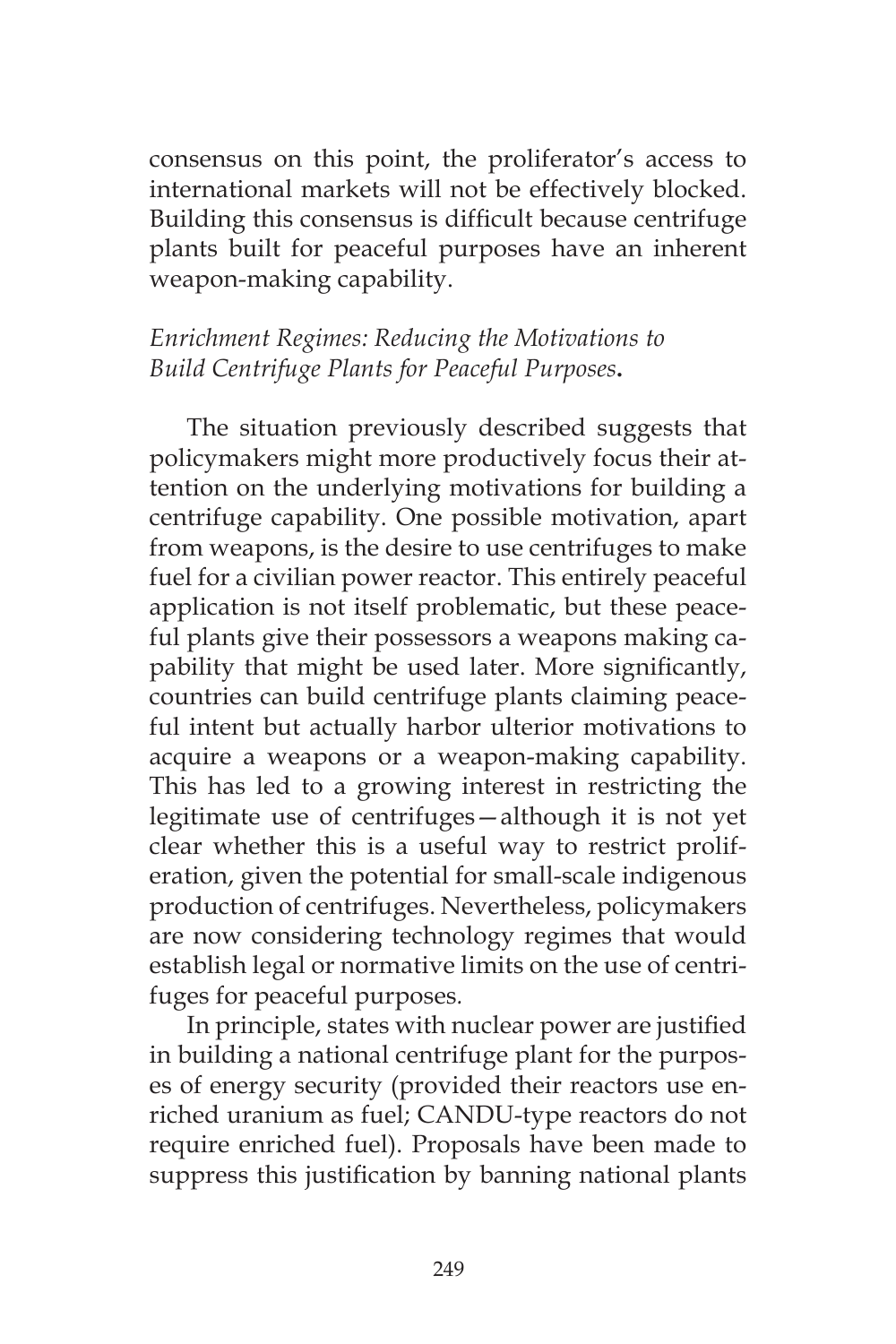and by creating alternative ways of guaranteeing the supply of reactor fuel. The most dramatic include international agreements to establish enrichment-free zones, such as the now-defunct agreement between North and South Korea. A widely used tactic is to implement so-called "flag rights" on raw uranium. Flag rights constitute a bilateral agreement between the buyer and seller of raw uranium. The buyer promises not to enrich it in a domestic facility without the prior approval of the seller. One can also imagine reverseflag rights in which the buyer of a reactor promises not to put domestically enriched uranium fuel into it without prior consent. Softer proposals allow national enrichment but seek to render it less attractive for those with proliferation intent. These proposals include multilateral enrichment and fuel-supply guarantees, both of which would help ensure that all states have unfettered access to enrichment services, making it more difficult to justify the creation of a national enrichment plant.

In general, all of these enrichment regimes are conceptually similar to the normative regime that helped limit the spread of plutonium reprocessing plants in the 1970s and 1980s. However, these regimes are more formal and also may be more difficult to enforce. When a state chose not to build a reprocessing plant, it lost its ability to establish a large-scale weapons program easily, but it still retained an ability to build a quickand-dirty reprocessing setup in the event of a crisis. Restrictions on enrichment would be more complete. Without a plant, there is no quick-and-dirty enrichment-based path to the bomb. At the same time, forgoing enrichment has greater consequences for civil nuclear power. Reprocessing of spent fuel essentially made no sense from an economic perspective and thus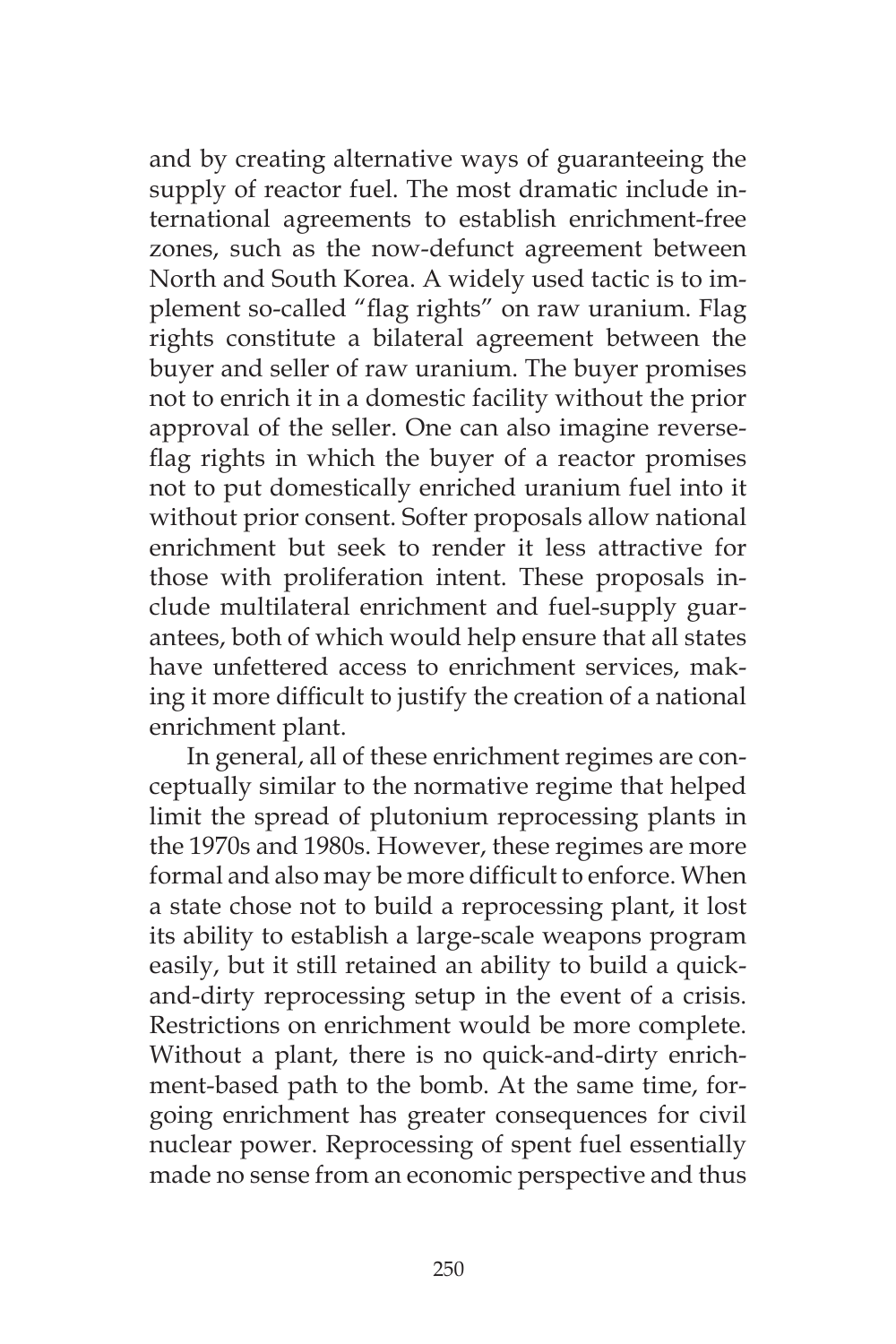had arguably little to no role in a civil nuclear power program, whereas national enrichment clearly does. Thus, a ban on enrichment, while more complete in its ability to block some proliferation routes, may be more difficult to justify and sustain. Given both the more severe effect on proliferation potential and the consequences for national energy security, nations may be less willing to sign up to such a regime in the first place.

#### *Multinational Enrichment Plants***.**

One of the most widely supported enrichment regimes is to require that all new (and possibly existing) enrichment plants be operated as part of a multinational consortium. Multinational ownership does not eliminate a country's ability to pursue centrifuge technology overtly, but it requires that other states be mutually invested in the plant's operation and, in principle, may reinforce the barriers to using it for weapons. It may still be technically possible for the government on whose territory the plant is built to take unilateral control of the facility and produce weapon quantities of HEU in just a few days. In this sense, the host state retains a quick-and-dirty option, and this may satisfy many states that see no immediate need for a weapon but nonetheless want a weapons capability as insurance. The political costs of taking over a multinational plant are likely to be higher than simply violating safeguards and using a national plant, but whether the additional costs are significant compared to the political costs of leaving or violating the NPT in the first place is debatable. If they are not, the multilateral arrangement has not increased the political barriers to proliferation.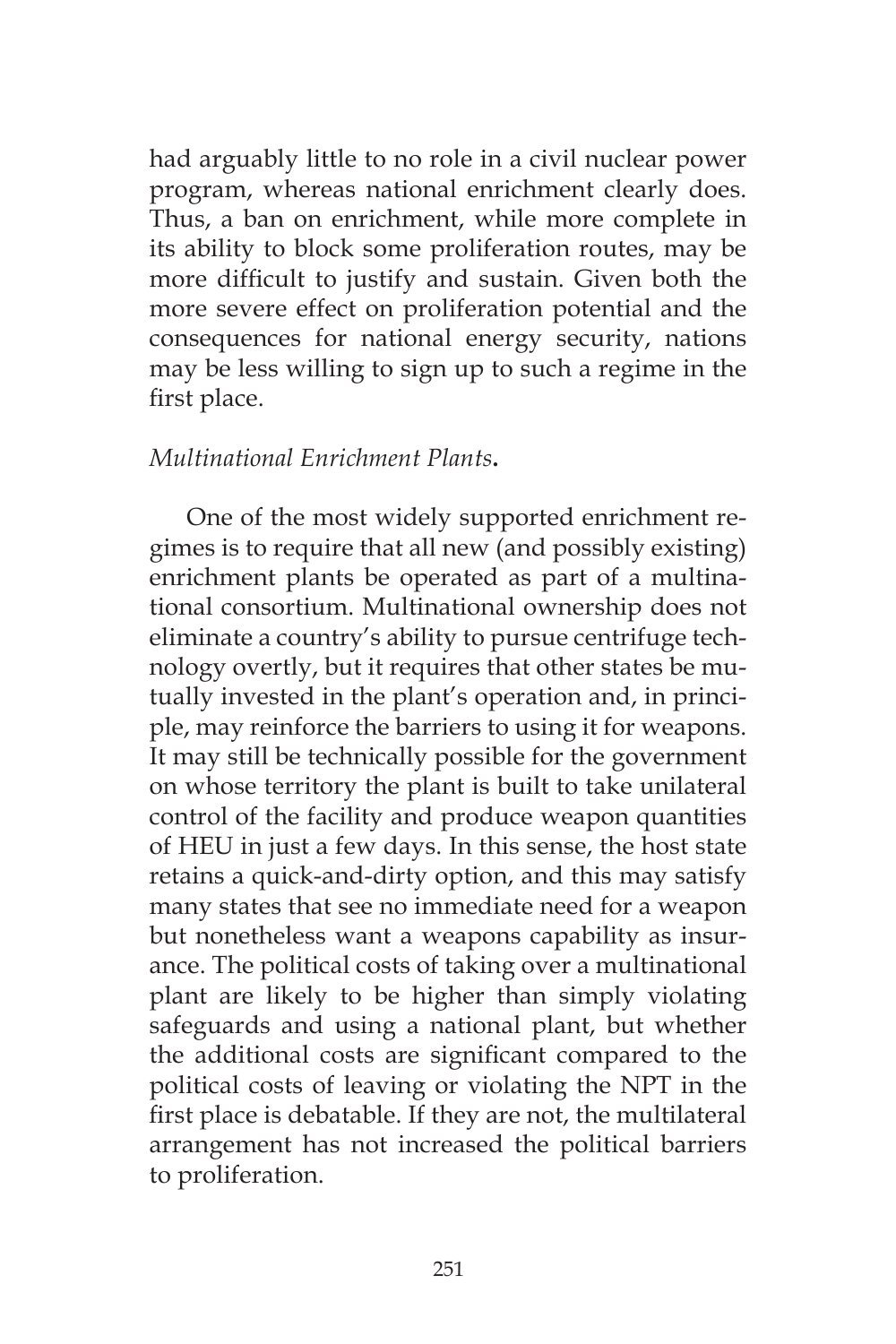Even if the barriers were not significantly enhanced, it could still be argued that a multinational arrangement would facilitate counterproliferation by legitimizing a military strike against the plant, or some equivalent forced shutdown, if it were being used to make weapons without international approval. Coinvestors from the multinational consortium presumably would have standing to ask for, or to execute, an attack against the plant once it had been taken over.<sup>27</sup> Unfortunately, a multinational employee base would also provide a hostage opportunity that could be used to deter an attack on the facility, or defeat any autodestruct system.

Uncertainty about the ability of multinationals to increase the barriers to proliferation deserves to be taken seriously, because a multinational requirement might have unintended consequences that exacerbate the proliferation problem. For example, the legitimization of multinational plants might facilitate acquisition of a capability, or worse, overt centrifuge research that could be used to build a parallel centrifuge program in secret. The mantle of a multinational consortium might also help a state buy high-performance centrifuges from a commercial vendor, thereby enhancing its breakout capability beyond what would have been available in a go-it-alone approach. In other words, the world might wind up with more threshold states rather than fewer.

## *Fuel Banks, Guarantees, and Lifetime Supply Contracts***.**

Other types of technology regimes seek to deter the construction of enrichment facilities altogether or ban them by default except when meeting specific criteria. These include fuel banks and other guarantees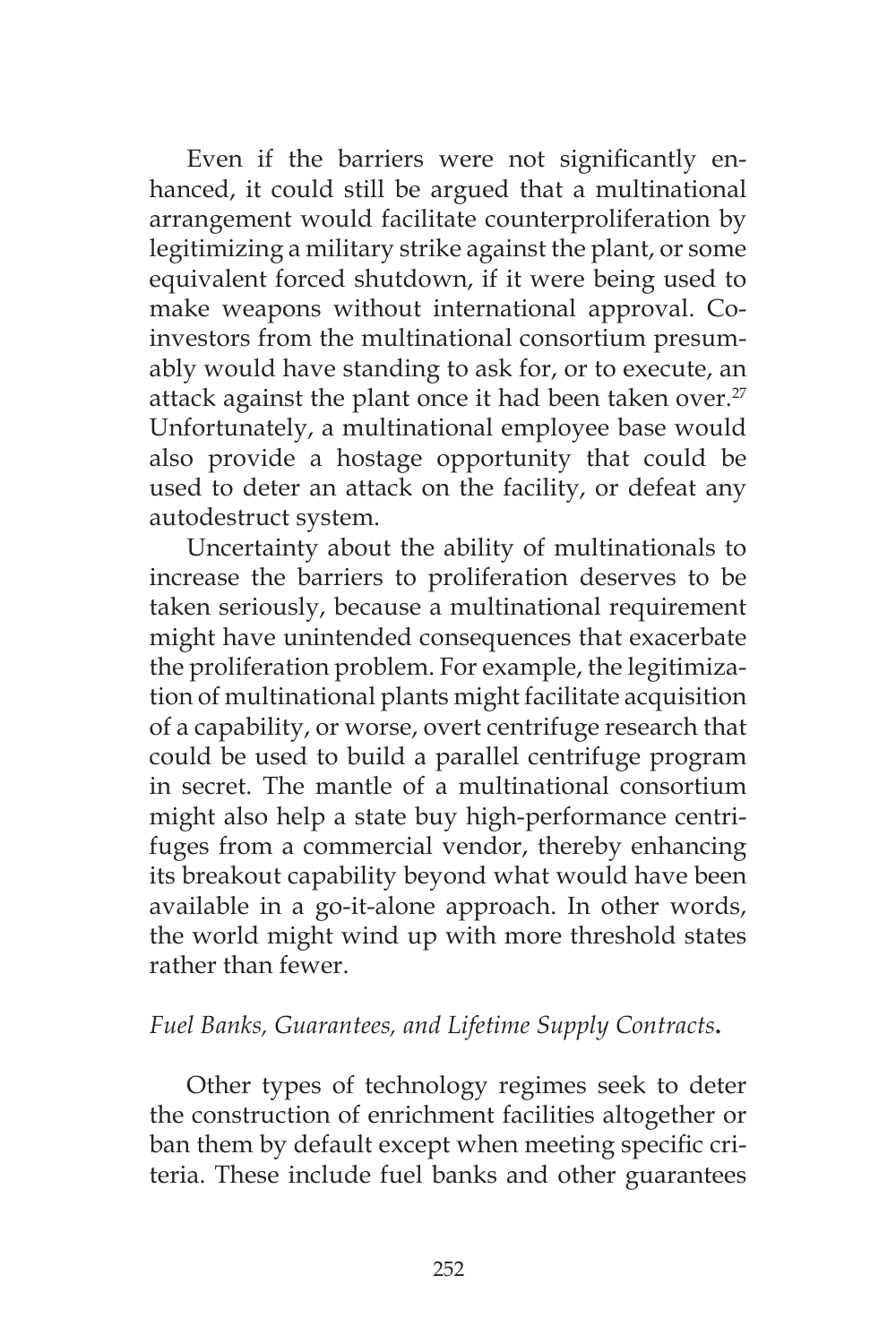of supply. These regimes will tend to be a more significant barrier to proliferation because states participating in them would not, in general, have a recognized reason to build centrifuge plants. On the other hand, the potential for these regimes to capture proliferation aspirants is in question.

One such proposal is to implement a legal or normative ban on national enrichment, balancing the loss of freedom with an improved assurance of supply backed by a fuel bank or other kind guarantee. The difficulty with these proposals is in their appeal. It is not clear if a state exists that would value a contrived fuel-security mechanism enough to trade the option of building a national plant for the benefit of that mechanism. The reason is that the marketplace traditionally has provided all the assurance that the state needs by default, and the additional benefit of the mechanism is seen to be marginal at best. States for which the market might not provide significant assurance because they are ultimately subject to some political manipulation probably are no more assured by an international fuel-supply assurance mechanism, which is also likely to be subject to political manipulation, perhaps even more so than the market. As such, the number of proliferation aspirants that the arrangement would capture successfully might prove to be vanishingly small.

## *Cabals, Flag Rights, and Agreements of Cooperation***.**

The no-reprocessing regime of the 1970s successfully stayed the completion of several reprocessing plants, yet the regime was completely voluntary. Participating states were explicit that they were not willing to give up their right to reprocess spent fuel.<sup>28</sup> In the enrichment case, states may be less likely to buy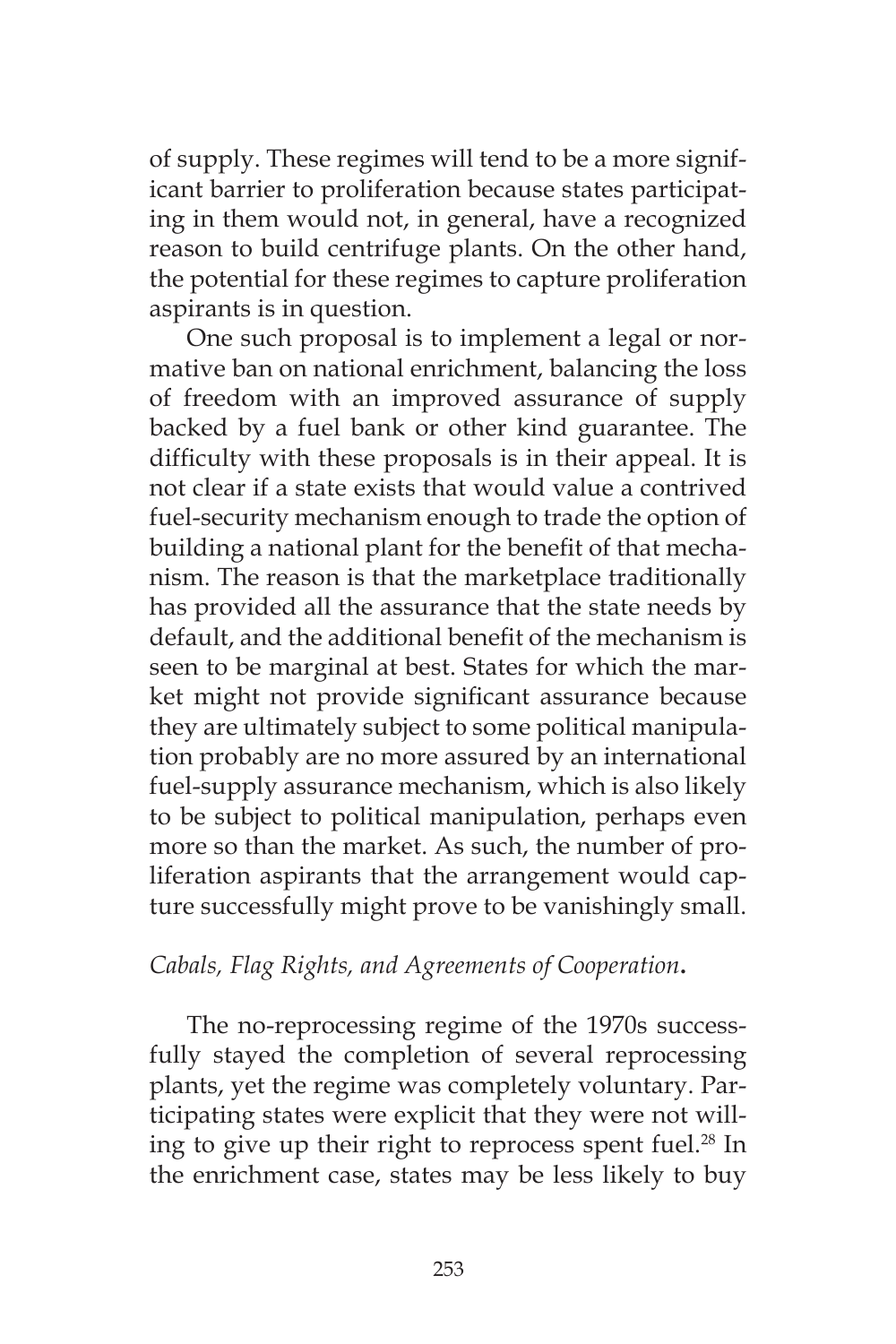into the normative regime because the lack of economic incentives and the centrality of enrichment for fuel-supply security are too important to forgo on a voluntary basis. A more coercive approach might be needed to formalize the regime. Flag rights, in which suppliers of uranium or nuclear reactors ask recipients to forswear enrichment, are at the leading edge of the coercive approach. A stronger sort of coercion could be had if nuclear suppliers colluded to withhold all nuclear fuel and civil technology from states that are not otherwise willing to give up their unconstrained right to enrich. There is a collective-action problem in building this kind of supplier cabal, as there is a strong incentive for a supplier government to be the last holdout in the creation of the regime, and thereby benefit its domestic nuclear industry by providing access to a broader market. However, these problems are not insurmountable and have been overcome in the past, such as in the creation of the Nuclear Suppliers Group. One such approach has been outlined in the International Nuclear Fuel Cycle Association proposal and it, or a similar arrangement, may be worth pursuing.<sup>29</sup>

## *Problems with Technology Regimes***.**

All technology-control regimes aimed at stopping the spread of legitimate enrichment plants prevent states from building totally self-sufficient nuclear power programs, with the result that a state legitimately could reject the regime on the basis of economics and energy-security grounds alone.<sup>30</sup> If a large number of states do this up front, the regime has little chance of success. The coercive regimes resolve this problem by creating a difficult choice for client states,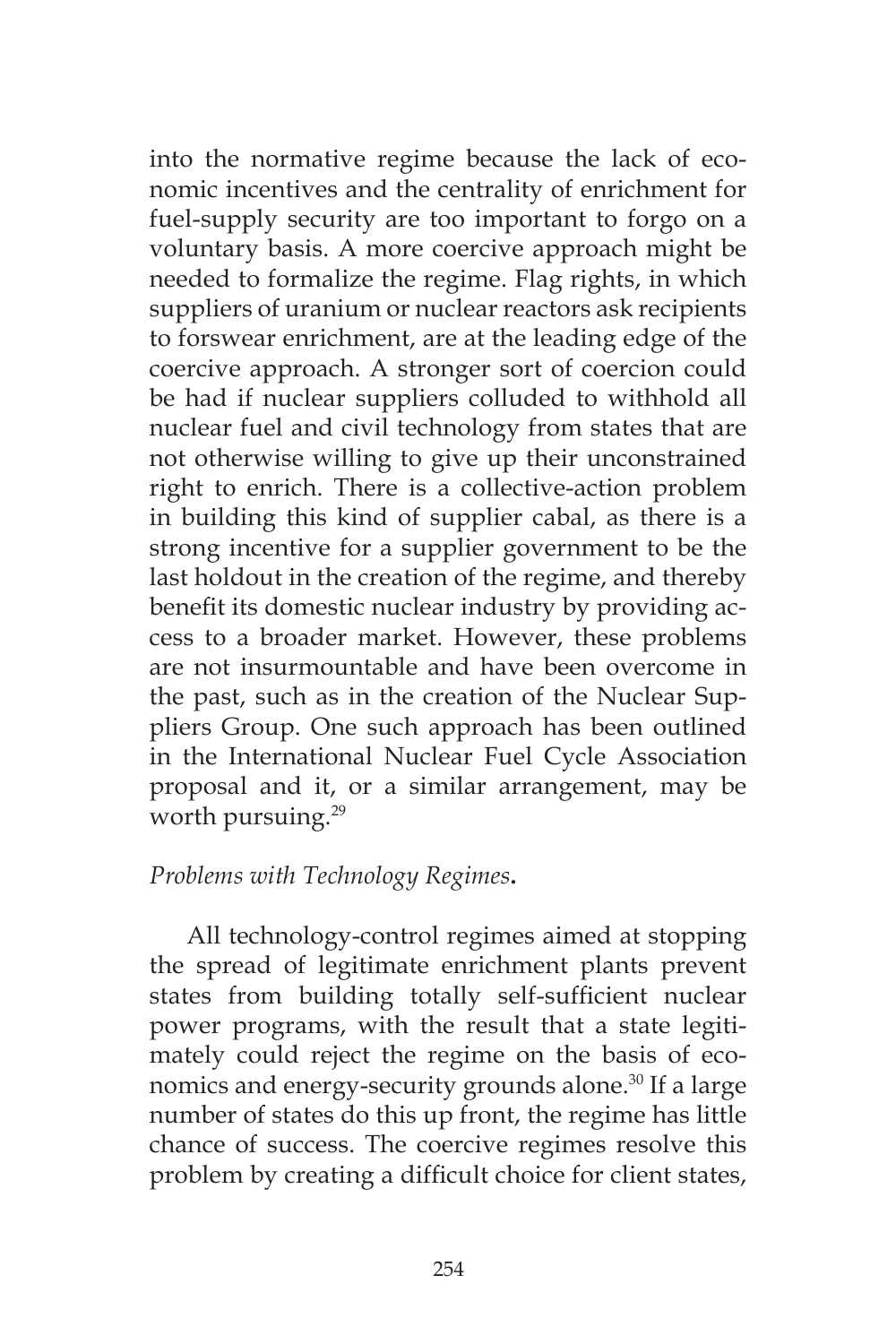but the inequity in these regimes may begin to erode support for the broader NPT regime, which is already plagued by problems of inequity.

Even if a regime could be implemented, it is necessary to ask to what extent banning legitimate enrichment activities helps to prevent nuclear proliferation. In the reprocessing case, the normative ban prevented large-scale nuclear programs, but states retained an unattractive quick-and-dirty option. Use of that option still required the diversion of plutonium-bearing reactor fuel to a makeshift or clandestine reprocessing plant. The diversion of fuel would almost certainly be detected by safeguards, so any breakout attempt would come with the large political cost of violating the NPT regime. Thus, proliferation via the plutonium route was attractive only in an emergency situation, and even then only feasible on a small scale. By contrast, the historical record suggests that indigenous centrifuge programs can be built and kept secret for years, even decades at a time. Secrecy has even been effective in countries like Iraq and Libya that were known to have nuclear-weapons ambitions and presumably were under intense scrutiny. The technology regime would compound the political costs associated with detection, but the probability of detection is low. One must ask if the extra political risk of getting caught violating the technology regime—computed as the probability of detection multiplied by the political cost—is substantial relative to the existing political cost of overtly violating the NPT with a national facility. If the extra risk is small relative to an NPT violation, then the technology-control regime has not added much. Furthermore, this gain then needs to be weighed against the potential negative consequences of legitimizing proliferation of fuel-cycle facilities or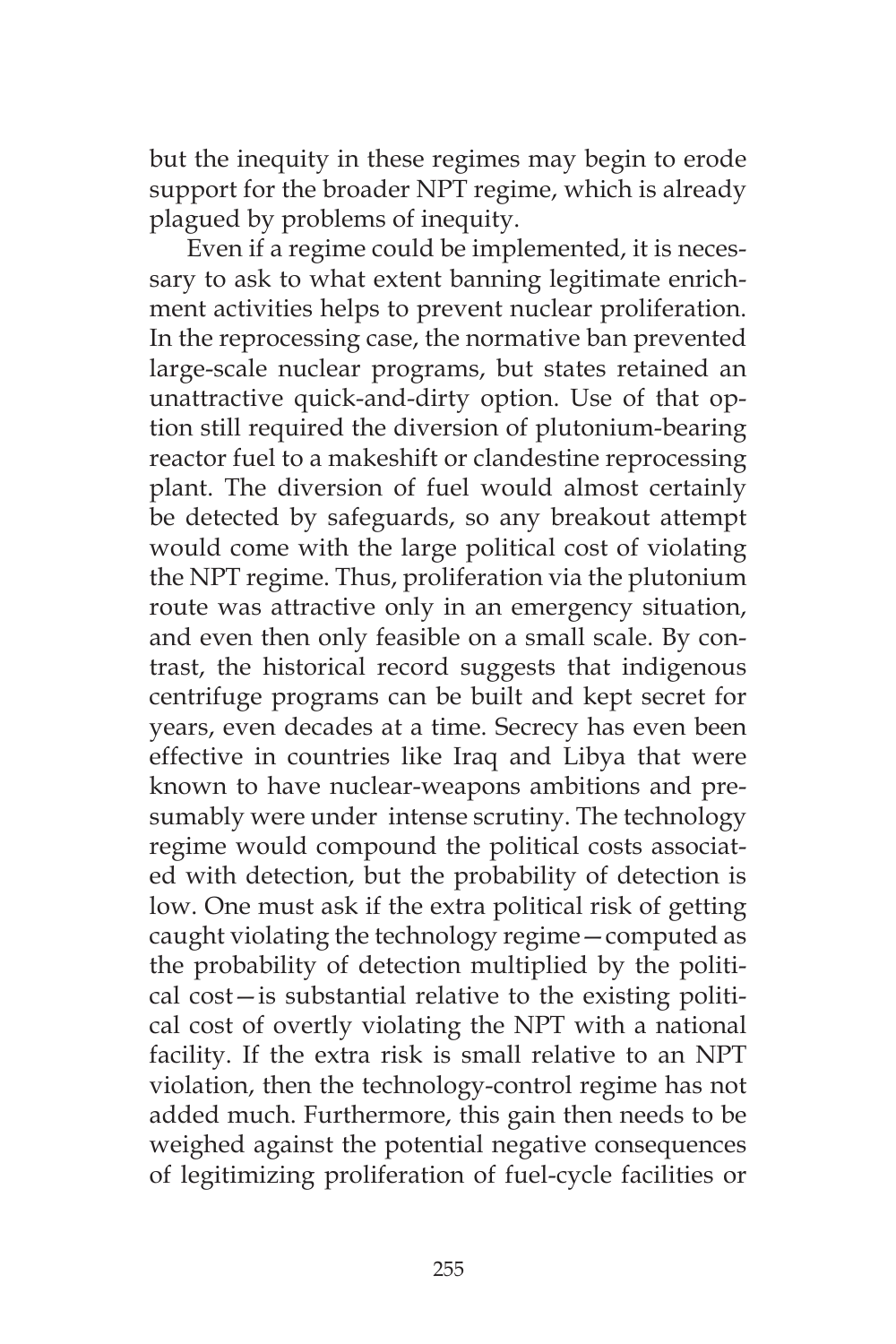exacerbating the already contentious inequity in the NPT regime. It is obviously impossible to quantify these effects and make an actual computation of the relative costs and benefits, but this article has argued that detection rates are probably small and that support for a technology-control regime will be tepid given the legitimate purpose of centrifuges. Both of these arguments lead to the conclusion that the benefit of attempting to control states' legitimate access to centrifuge technology is probably small, and may even be negative.

## **REDUCING THE MOTIVATION TO BUILD NUCLEAR WEAPONS**

Instead of focusing on export controls that limit access to technology, which this article has argued are inoperative in the case of indigenous centrifuge development, or the motivations behind building legitimate facilities, which appear to be of uncertain value, it may be better to direct nonproliferation efforts to reducing the motivation for nuclear weapons.

Classically, it is argued that states tend to pursue nuclear weapons because they feel a security threat justifies the need or because nuclear weapons are seen as a symbol of great-power status or as tools of coercion.<sup>31</sup> Nonproliferation in the centrifuge age may require that nonproliferation advocates better prepare themselves to address these motivations face on. More attention may need to be given to the security situation of states that feel their existence is threatened by more powerful states and which thus seek nuclear weapons as a kind of existential guarantee. Nucleararmed states that are not at peace with their neighbors (e.g., Israel) may need to reconsider the value of their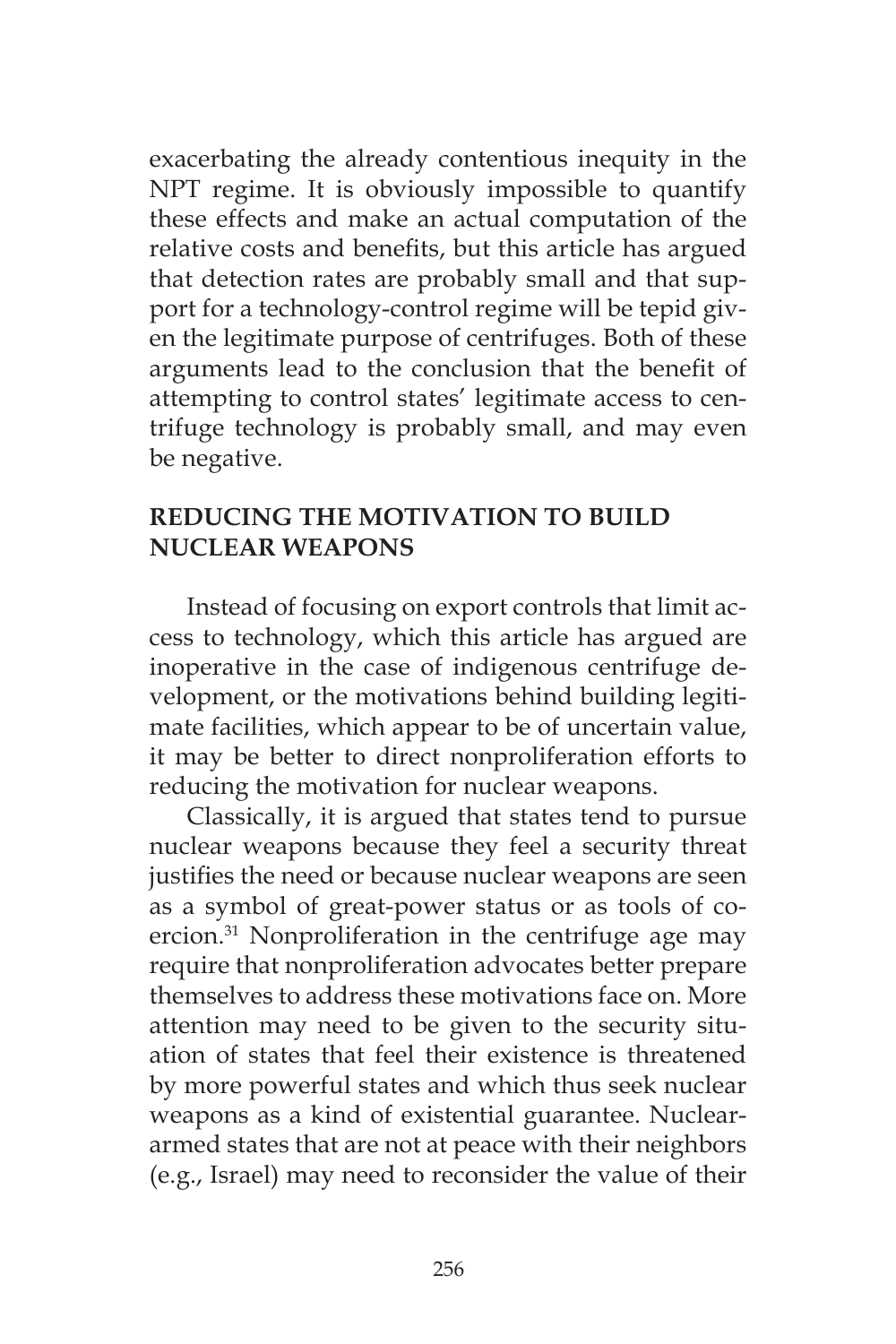own nuclear armaments if they prefer to maintain a conventional rather than nuclear standoff. Established nuclear powers may need to accelerate progress towards the reduction, and ultimately the complete elimination, of their arsenals if they are to deny weapons the symbol of great-power status. Finally, champions of the nonproliferation regime may need to be prepared to offer security guarantees of various sorts when a potential proliferator emerges on the international stage. All these require major changes in the way states conduct their foreign policy. They are unlikely to happen easily, but they are increasingly important in an age when nearly any state can make a proliferation-scale centrifuge program covertly, using only indigenous resources.

#### **ENDNOTES - CHAPTER 8**

1. George W. Bush, "President Announces New Measures to Counter the Threat of WMD," Speech at National Defense University, Washington, DC, February 14, 2004, available from *www. fas.org/irp/news/2004/02/wh021104.html*.

2. Mohamed ElBaradei, "Nobel Lecture," Lecture at the Nobel Peace Prize Ceremony, Oslo, Norway, December 10, 2005.

3. Houston G. Wood, Alexander Glaser, and R. Scott Kemp, "The Gas Centrifuge and Nuclear-Weapon Proliferation," *Physics Today*, Vol. 61, No. 9, September 2008.

4. Chaim Braun and Christopher F. Chyba, "Proliferation Rings: New Challenges to the Nuclear Nonproliferation Regime," *International Security,* Vol. 29, No. 2, October 2004, pp. 5–49.

5. For example: Alexander Montgomery, "Ringing in Proliferation: How to Dismantle an Atomic Bomb Network," *International Security*, Vol. 30, No. 2, 2005, pp. 153-187; David Albright, *Peddling Peril: How the Secret Nuclear Trade Arms America's Enemies*, 1st Ed. New York: Free Press, 2010, Chap. 12.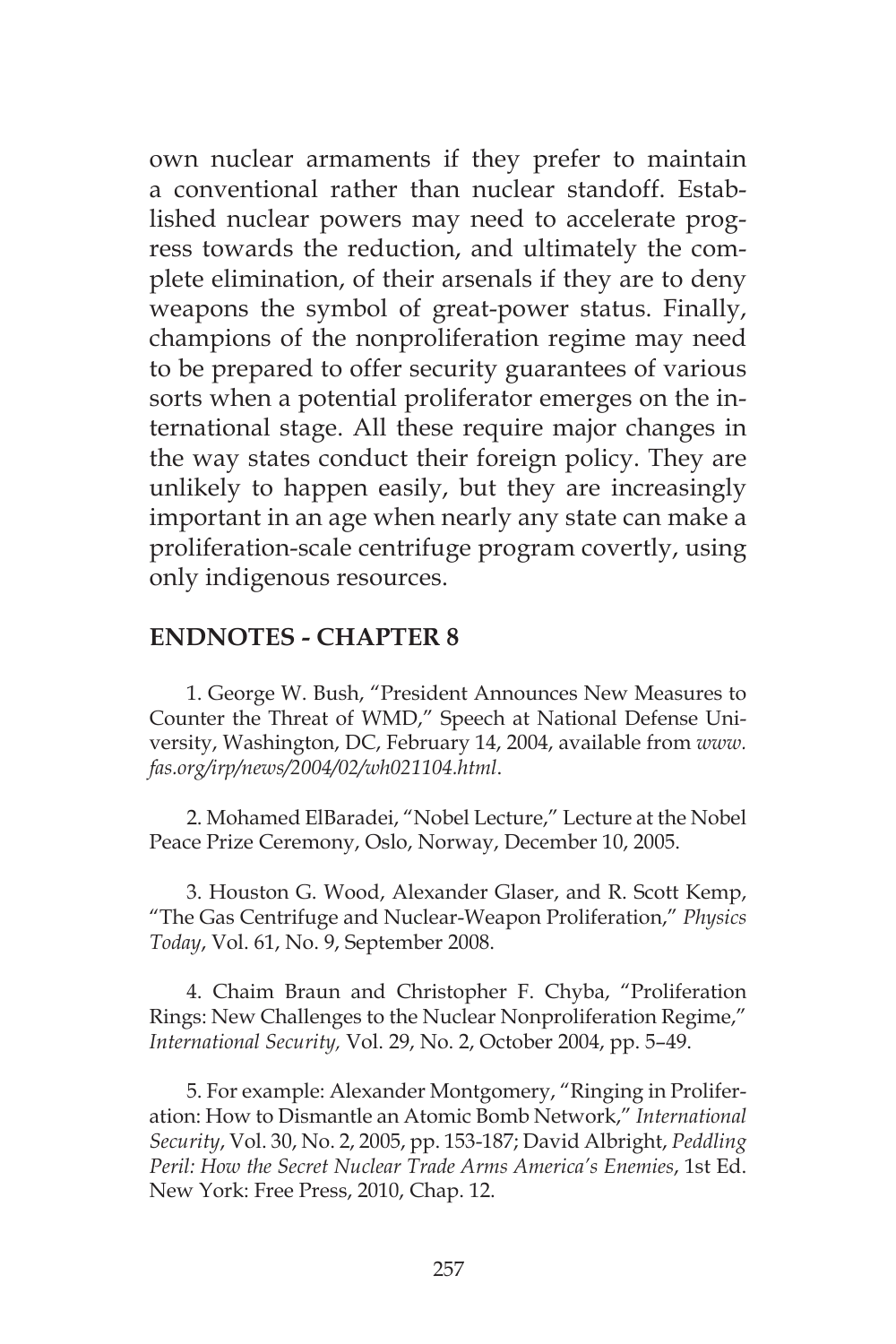6. R. Scott Kemp, "Nonproliferation Strategy in the Centrifuge Age," Ph.D. Dissertation, Princeton University, Princeton, NJ, 2010.

7. Siegfried S. Hecker, "What I Found in Yongbyon and Why It Matters," *APS News*, March 2011.

8. *Implementation of the NPT Safeguards Agreement in the Syrian Arab Republic*, GOV/2011/30, Vienna, Austria: International Atomic Energy Agency (IAEA), May 24, 2011.

9. Frank von Hippel, *Managing Spent Fuel in the United States: The Illogic of Reprocessing*, Research Report No. 3, International Panel on Fissile Materials, January 2007.

10. The technology, deployed on a large scale in the Soviet Union in 1957, was not perfected in the West until 1960. Information sufficient to start a well-directed centrifuge plant was published in Gernot Zippe, *The Development of Short Bowl Ultracentrifuges*, Progress Report No. ORO-216, Charlottesville, VA: Division of Engineering Physics, Research Laboratories for the Engineering Sciences, University of Virginia, November 6, 1959.

11. For the history of the effort to commercialize the centrifuge, see R. B. Kehoe, *The Enriching Troika: A History of Urenco to the Year 2000,* Marlow, UK: Urenco Limited, 2002.

12. This was not immediately evident, given the difficulties experienced by the Manhattan Project of enriching uranium to high levels with gaseous diffusion. A U.S. research program showed it to be trivial circa 1963; see Union Carbide Nuclear Company *Proposal for the Development of the Gas Centrifuge Process of Isotope Separation*. KA-621, Papers of Ralph A. Lowry, Oak Ridge National Laboratory, Oak Ridge, TN: Union Carbide Nuclear Company, July 11, 1960.

13. U.S. Atomic Energy Commission, *Major Activities in the Atomic Energy Programs, January–December 1960* Washington DC: U.S. Government Printing Office, 1961, Appendix 20, p. 500.

14. Australia, Brazil, China, France, Germany, India, Iran, Iraq, Israel, Italy, Japan, Libya, the Netherlands, North Korea,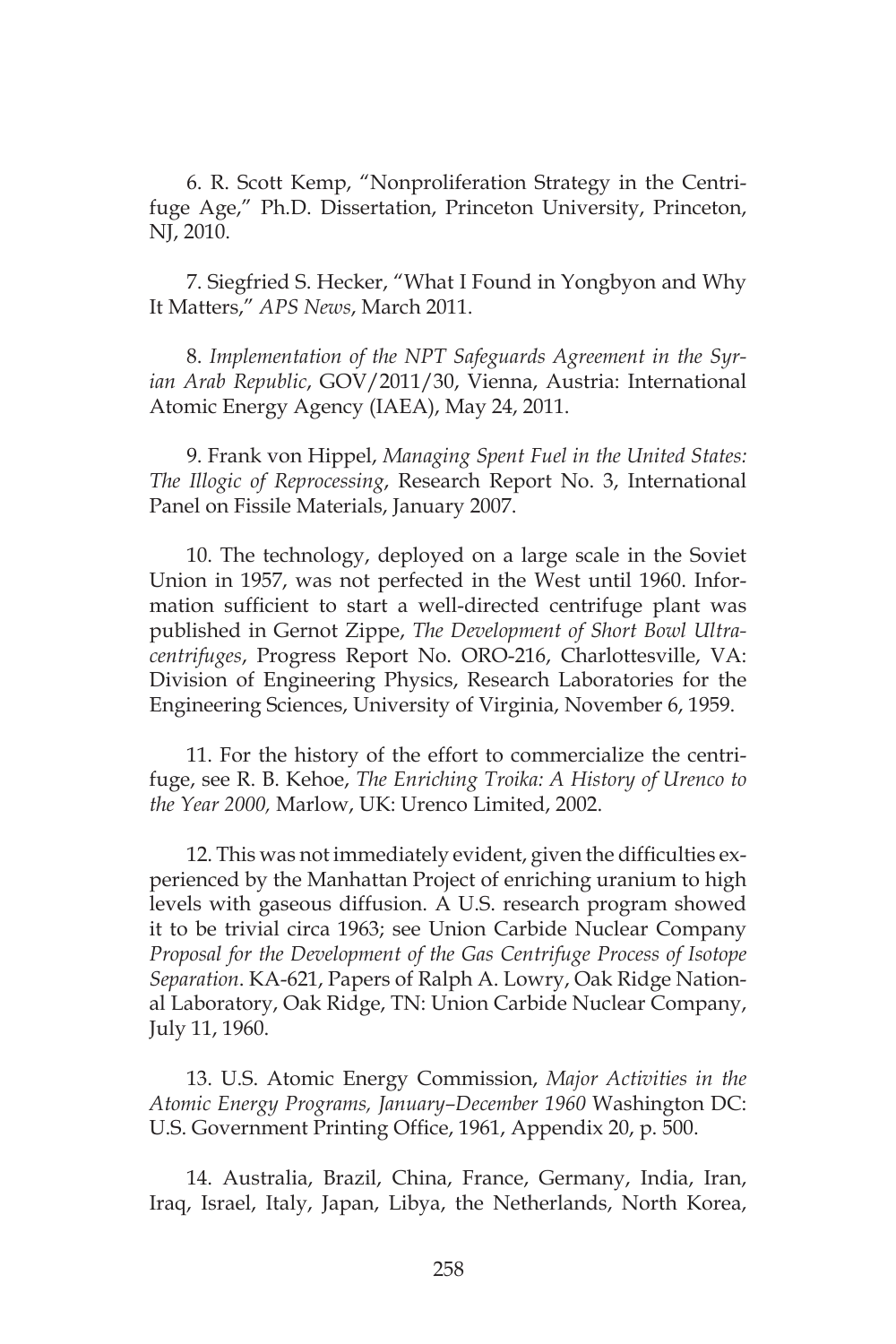Pakistan, South Africa, the Soviet Union, Sweden, the United Kingdom (UK), and the United States.

15. For the most part, this change was due to general progress in mechanical and aerospace engineering. Of the documents originating from centrifuge programs, perhaps the most important were Zippe, *The Development of Short Bowl Ultracentrifuges,* final report No. ORO-315, Charlottesville, VA: Research Laboratories for the Engineering Sciences, University of Virginia, July 1960; S. Whitley, "The Uranium Ultracentrifuge," *Physics in Technology*, Vol. 10, No. 1. January 1979. pp. 26–33; S. Whitley, "Review of the Gas Centrifuge Until 1962," *Reviews of Modern Physics,* Vol. 56, No. 1, January 1984, pp. 41–97; H. G. Wood and J. B. Morton, "Onsager's Pancake Approximation for the Fluid Dynamics of a Gas Centrifuge," *Journal of Fluid Mechanics*, Vol. 101, 1980 pp. 1–31; F. Doneddu, P. Roblin, and H. G. Wood, "Optimization Studies for Gas Centrifuges," *Separation Science and Technology*, Vol. 35, No. 8, 2000, pp. 1207–1221.

16. Kurt M. Campbell, Robert J. Einhorn, and Mitchell B. Reiss, *The Nuclear Tipping Point: Why States Reconsider Their Nuclear Choices,.* Washington, DC: Brookings Institution Press, 2004, p. 339.

17. South Africa claims to have had an early centrifuge program, but no information has been published in the public domain to back this claim. However, South Africa did have a successful uranium-enrichment program based on a different technology, called the vortex or 'stationary-wall centrifuge' process. This process was used to make South Africa's HEU-based nuclear weapons.

18. These German engineers were at times also associated with Khan, but they also operated separately from Khan, providing better assistance. Libya is an outlier here. Its program was never successful, either prior to or after A. Q. Khan's assistance, largely because the country could not organize a stable development program.

19. Sheena Chestnut, "Illicit Activity and Proliferation: North Korean Smuggling Networks," *International Security*, Vol. 32, No. 1, July 2007, pp. 80–111.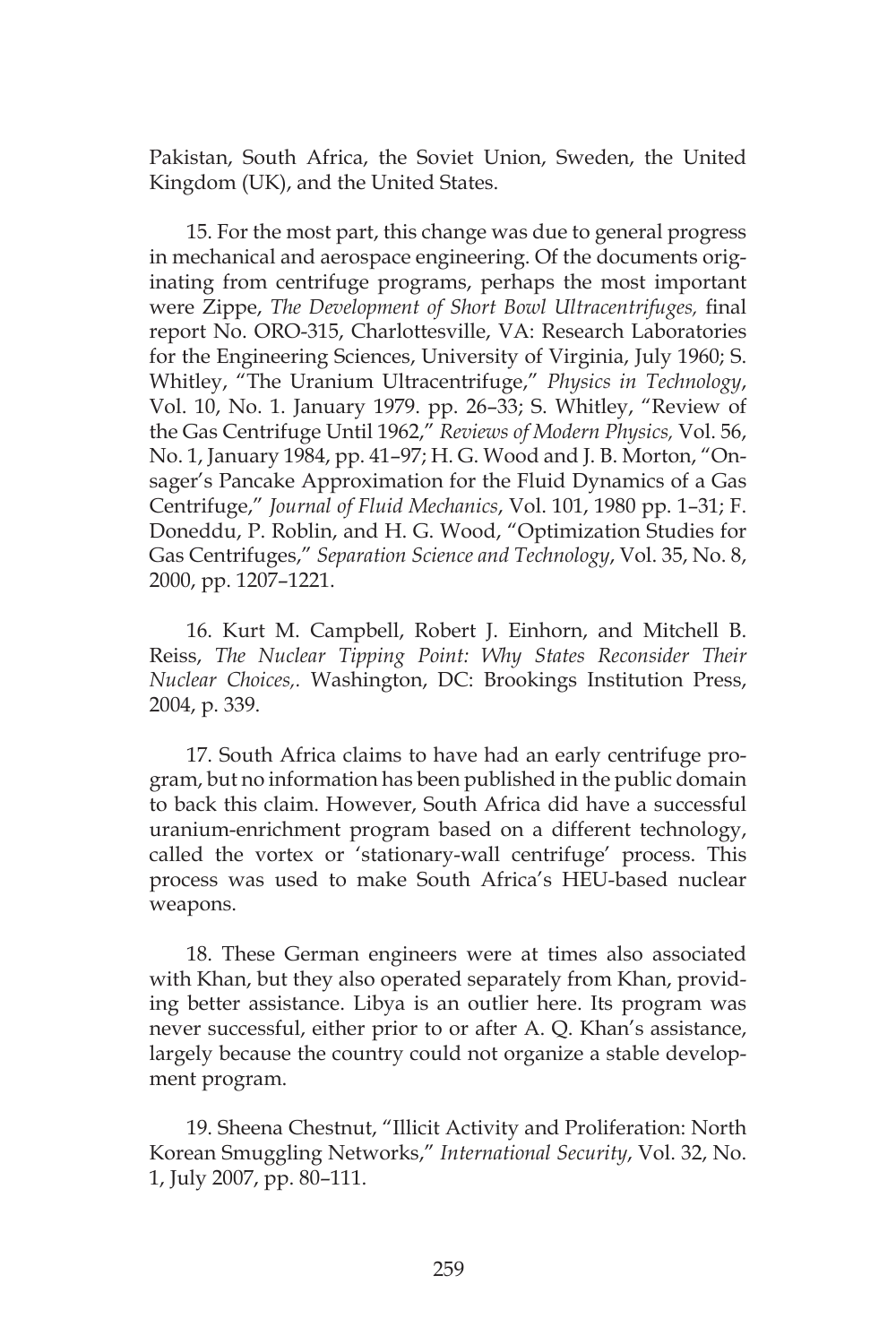20. Gernot Zippe, "Unclassified Spots on History of Modern Gascentrifuges," *Workshop on Gases in Strong Rotation*, 1983.

21. Gernot Zippe, Jesse W. Beams, and A. Robert Kuhlthau, *The Development of Short Bowl Ultracentrifuges*, Progress Report No. ORO-210, Charlottesville, VA: Ordnance Research Laboratory, University of Virginia, December 1, 1958; Gernot Zippe, *The Development of Short Bowl Ultracentrifuges*, Progress Report No. ORO-202, Charlottesville, VA: Ordnance Research Laboratory, University of Virginia, July 1, 1959; Zippe, *The Development of Short Bowl Ultracentrifuges*, Progress Report No. ORO-216; Zippe, *The Development of Short Bowl Ultracentrifuges*, Progress Report No. ORO-315. On the spread of the report, see Kemp, "Nonproliferation Strategy in the Centrifuge Age."

22. Many countries start with programs of this scale: It is estimated that Pakistan started with a capability of one bomb every 2 years, around 1983. North Korea, during its plutonium program, maintained a capability of less than one weapon per year. Iraq's nuclear weapons program, though interrupted by war, had plans to build about one bomb every 2 and 1/2 years. South Africa's nuclear weapons program produced at a rate less than one bomb every 2 years.

23. The IR-1 was supposed to operate at about 2.5 kg-Separative Work Unit (SWU)/year, but in reality, it operates at only 0.6-1.0 kg-SWU/year. The DEGUSSA machine was claimed to have had a performance of about 1.02 kg-SWU/year. There was an error in the calculation of this figure. The actual performance was probably closer to 0.9 kg-SWU/year. See Zippe, *The Development of Short Bowl Ultracentrifuges*, p. 87.

24. U.S. Central Intelligence Agency, "Nuclear Energy," *Weekly Surveyor*, January 12, 1970.

25. According to Myron Kratzer (then Science and Technology counselor and in 1975, as Senior Deputy Assistant Secretary for Nuclear Energy at the U.S. Department of State), Brazil's program was the major impetus behind the Nuclear Suppliers Group. The Indian nuclear test of 1974 served mainly to finalize an already active discussion. See Myron Kratzer, interview with the author, April 19, 2011.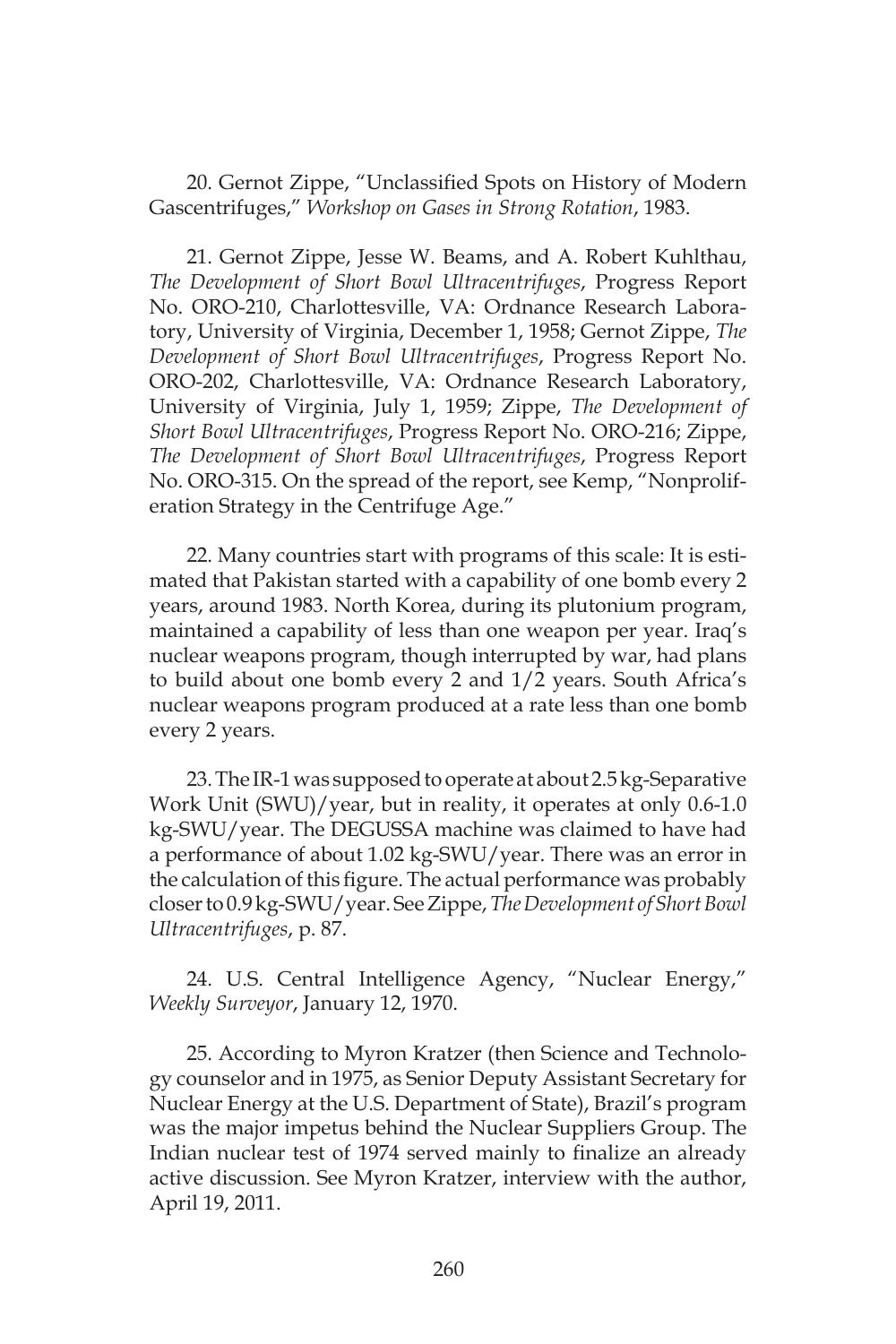26. Catch-all controls, while useful in principle, are highly imperfect. They are more easily bypassed through the creation of front companies intended to deceive exporters of the true end use. The detection of front companies is an intelligence function and is also highly imperfect. Compliance is also problematic because manufactures of normally uncontrolled items may not be aware that they needed an export license for particular buyers. Furthermore, not all states implement catch-all controls.

27. Such a right could be further codified in the original terms of cooperation. However, legal barriers have not deterred some states, notably Israel, from attacking facilities that belonged wholly to Iraq and Syria. Still, other states than these may feel more apprehension about military attacks.

28. On the opinions of states, see the proceedings of the International Fuel Cycle Evaluation (INFCE), October 19–21, 1977, Washington DC, as published by the IAEA. (I assume by proceedings, he means part or all of the 8 volumes plus 1 summary volume published by the IAEA in 1980, which covered all 134 INFCE working group sessions from 1977-79 and the final plenary conference held in Vienna, Austria, in February 1980.)

29. See Christopher E. Paine and Thomas B. Cochran, "Nuclear Islands: International Leasing of Nuclear Fuel Cycle Sites to Provide Enduring Assurance of Peaceful Uses," *The Nonproliferation Review,* Vol. 17, No. 3, July 2010.

30. Even if a national centrifuge program were not competitive with the international market, a small centrifuge program might still be reasonable and economic insurance against a possible fuel-supply cutoff. To demonstrate this, consider that estimates for the real levelized cost of nuclear power per kilowatthour (kWh) can range from \$0.09 in optimistic, forward-looking case studies to values in excess of \$0.20/kWh (2008 dollars) for first-of-a-kind construction in regulation-heavy regions. Assume, for the sake of calculation, a median value of \$0.15/kWh. Nearly all of that cost comes from the capital charge and staffing costs; less than \$0.01 is the cost of fuel. At 85 percent capacity factor, the plant operates for about 7,500 hours/year. Thus, the real levelized cost for a nonoperating full-size 1 gigawatt/year (GWe/yr) plant